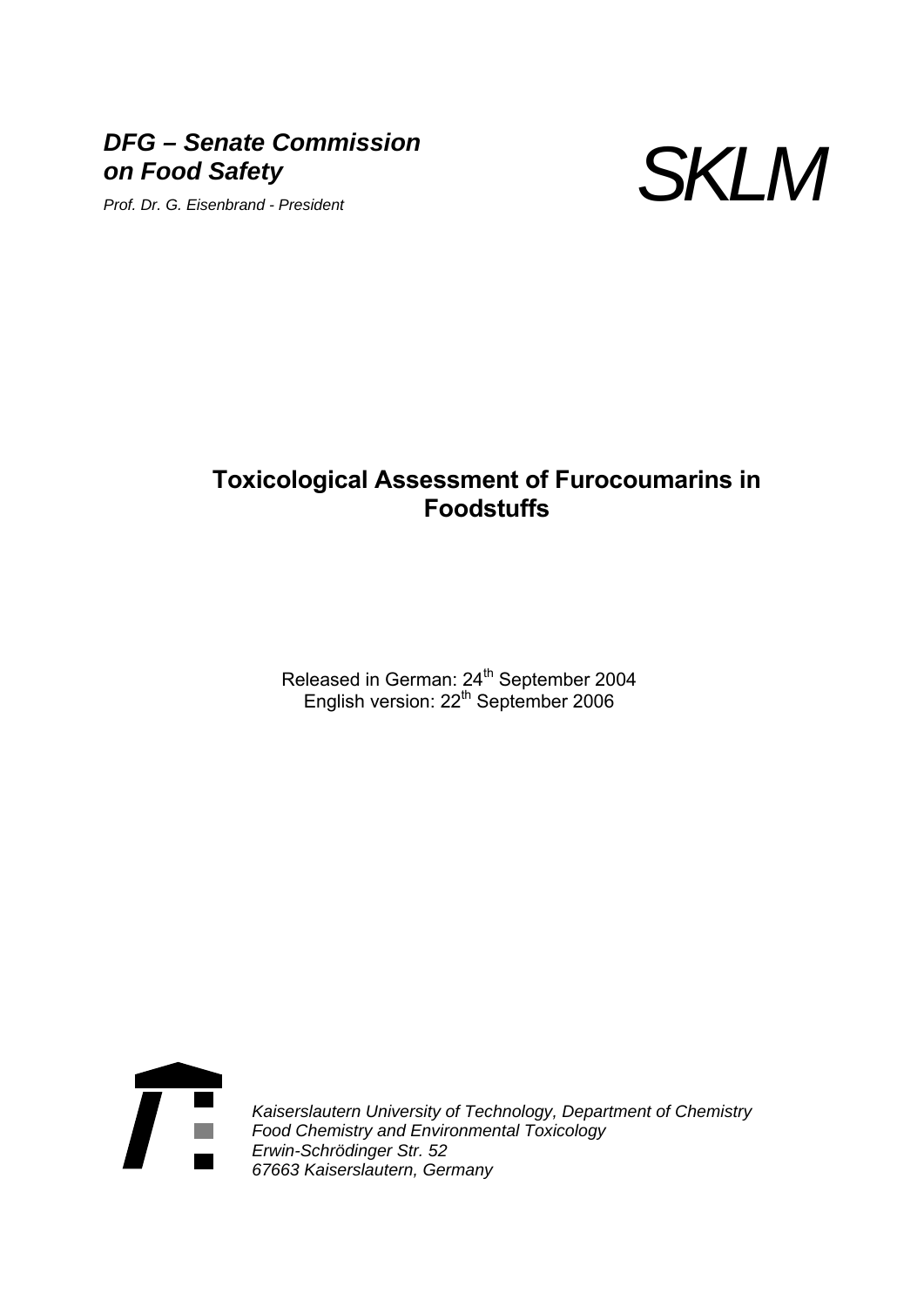*Owing to the more frequent use of parsnips, which may contain phototoxic furocoumarins, in domestic and industrial food products, the DFG Senate Commission on Food Safety (SKLM) has studied toxicological evaluations of furocoumarins in foods and has assessed data relating to exposure, metabolism, kinetics, toxicity, carcinogenicity, reproductive and developmental toxicity, as well as the effects of these substances on xenobiotic metabolism. After reviewing the available data, the subject was discussed on 23-24 September 2004, and the following opinion was passed:*

## **Toxicological Assessment of Furocoumarins in Foodstuffs**

## **1 Introduction**

Furocoumarins are compounds that contain a coumarin fused to a furan ring. Furocoumarins are divided into psoralens or angelicins, depending on the position of the furan ring (APPENDIX, Table 1). In combination with UVA radiation they exhibit phototoxic properties and may trigger cytotoxic and mutagenic effects (Ashwood-Smith et al., 1980; Berkley et al., 1986; Schlatter, 1988). Some compounds, such as 5- and 8-methoxypsoralen (5- and 8-MOP) are used in combination with UVA radiation in the so-called PUVA therapy (**P**soralen + **UVA)** to treat skin diseases such as vitiligo (pigment defect) and psoriasis (Schlatter, 1988).

Furocoumarins occur naturally in a number of fruits and vegetables and in coldpressed oils from citrus fruits. Flavoured foodstuffs and cosmetic products may contain furocoumarins if these oils are used as ingredients.

Because of their aromatic, sweetish flavour, the roots of furocoumarin-containing parsnips have become more popular in domestic cooking and in convenience food products, particularly baby foods in the recent past. This has prompted the Senate Commission on Food Safety (SKLM) of the Deutsche Forschungsgemeinschaft (DFG, German Research Foundation) to assess food safety aspects of furocoumarins. This statement of the Senate Commission only addresses dietary intake of furocoumarins. On the basis of the available data furocoumarin concentrations in foods and the related exposure situation are reviewed. Metabolism, kinetics and toxicology of furocoumarins are primarily discussed based on data obtained for 5- and 8-MOP, which because of their therapeutic use are already well investigated. This is followed by a risk assessment based on the available data, by final conclusions and suggestions for further research.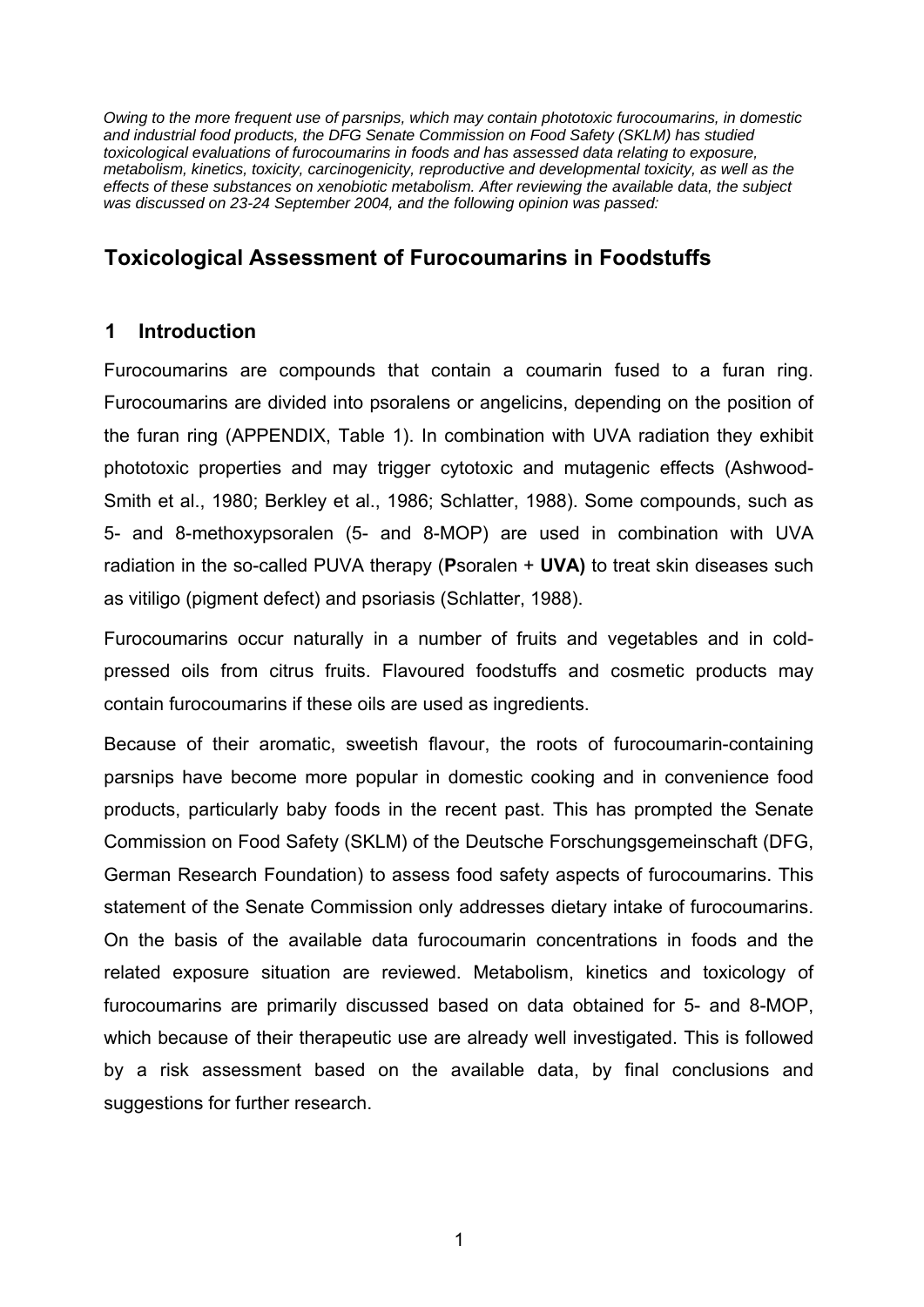#### **2 Occurrence and concentrations**

### **2.1 Fruits and vegetables**

Furocoumarins are natural constituents of a number of plant species. They are particularly prevalent in the carrot family *(Apiaceae, Umbelliferae)*, e.g. *Ammi* (bullwort), *Pimpinella* (pimpernel), *Angelica* and *Heracleum* (hogweed), in the legume family *(Fabaceae)* and in the citrus family *(Rutaceae)* (Ramaswamy, 1975; Wagstaff, 1991). Furocoumarins are secondary plant metabolites (phytoalexins) that are produced by plants in response to attack by pests and to stressful challenge.

Edible fruits and vegetables may also contain furocoumarins, e.g. celery *(Apium graveolens L.)*, parsnips *(Pastinaca sativa)*, parsley *(Petroselinum crispum)*, carrots *(Daucus carota L.)*, oranges *(Citrus sinensis L.)*, lemons *(Citrus limon)* and limes *(Citrus aurantifolia)* (Wagstaff, 1991). Many citrus oils may contain considerable quantities of furocoumarins, such as those obtained by cold-pressing the peel of bergamot, orange, lime or grapefruit. Table 2 gives a summary of the natural furocoumarin concentrations in various foods (APPENDIX).

Furocoumarin concentrations in fruits and vegetables may vary considerably depending on the cultivation and storage conditions. The highest concentrations are found in stored samples of celery and parsnip infected by microorganisms. Furocoumarin concentrations of less than 2.5 mg/kg fresh weight (Ostertag et al., 2002) or approx. 3 mg/kg (Mongeau et al., 1994) have been found in freshly harvested, uninfected **parsnips**. Storage of such freshly harvested tubers for several weeks at -18°C did not affect the furocoumarin concentration. However, just one-week storage of the whole tubers at +4°C led to a ten-fold increase in the total furocoumarin concentration to approx. 30 mg/kg (Ostertag et al., 2002).

Microbially infected parsnips have been shown to contain concentrations of 570 mg/kg (Ostertag et al., 2002) up to 2500 mg/kg (Ceska et al., 1986b). The average concentration in retail parsnips lies between 20 and 124 mg/kg (Ivie et al., 1981; Ceska et al., 1986b; Baumann et al., 1988; MAFF UK, 1993; Ostertag et al., 2002); 8- MOP (Ivie et al., 1981) or 8-MOP and angelicin were identified as the main constituents (Baumann et al. 1988; Ostertag et al., 2002). Furocoumarin concentrations between 1.3 and 1.8 mg/kg were found in freshly harvested **celeriac tubers** (Beier et al., 1983; Chaudhary et al., 1985). Retail samples contained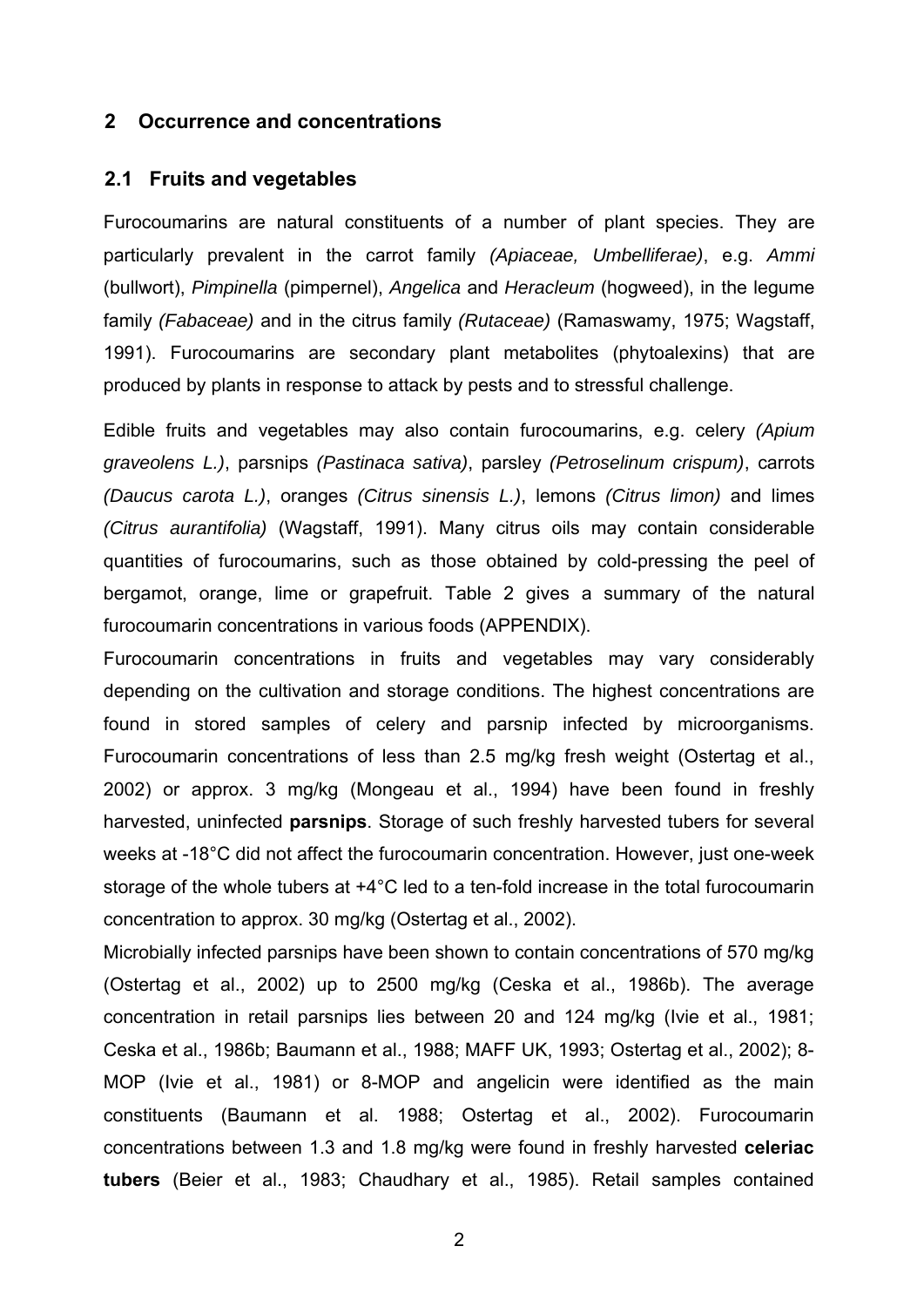furocoumarin concentrations of up to 25 mg/kg with approximately equal proportions of isopimpinellin, 5-MOP and 8-MOP (Baumann et al., 1988). Samples infected intentionally with microorganisms and subsequently stored for more than 29 days at 4°C and a relative humidity of about 75% showed a large increase in the furocoumarin concentrations from about 2 mg/kg to 44 mg/kg, about 50 % of the concentration being attributable to 8-MOP (Chaudhary et al., 1985).

In contrast, only low concentrations were found in industrially manufactured products, such as **celery salad and celery juice**, which contained up to approx. 2 mg/kg (Baumann et al., 1988), and in other processed foods, such as soups or purées, with concentrations of 0.04 to 8 mg/kg (MAFF UK, 1993). In contrast, industrially produced baby food in jars (Germany) with parsnips as the sole vegetable contained up to 12.6 mg/kg in some cases. Furocoumarins were not detected in products containing parsnips mixed with other types of vegetables (Chemisches und Veterinäruntersuchungsamt Karlsruhe, 2004 - Chemical and Veterinary Investigation Laboratory Karlsruhe, 2004).

In **citrus fruits**, most of the furocoumarins are contained in the peel. The concentrations in **lime peel** differed, depending on the variety between 334 (West Indian) and 502 mg/kg (Persian). The main constituents were 5-MOP and limettin in the latter variety and limettin in the former. The flesh of both varieties contained significantly lower furocoumarin concentrations (5-6 mg/kg), whereby isopimpinellin was the main compound (Nigg et al., 1993).

The flesh of **Seville oranges** contained approx. 13 mg/kg furocoumarins, marmalade made from Seville oranges contained approx. 2 mg/kg and lime jam contained approx. 5 mg/kg (MAFF UK, 1993). **Grapefruit juice** was found to contain approx. 2-10 mg/kg of 6',7'-dihydroxybergamottin (Tassaneeyakul et al., 2000).

#### **2.2 Flavoured foods**

Up-to-date analytical data on furocoumarin concentrations in flavoured foods are not available in the literature. The highest concentrations are expected to be found in products that contain added lime oil or bergamot oil. However, the furocoumarin concentrations in such oils differ, depending on whether they were obtained by distillation or cold-pressing.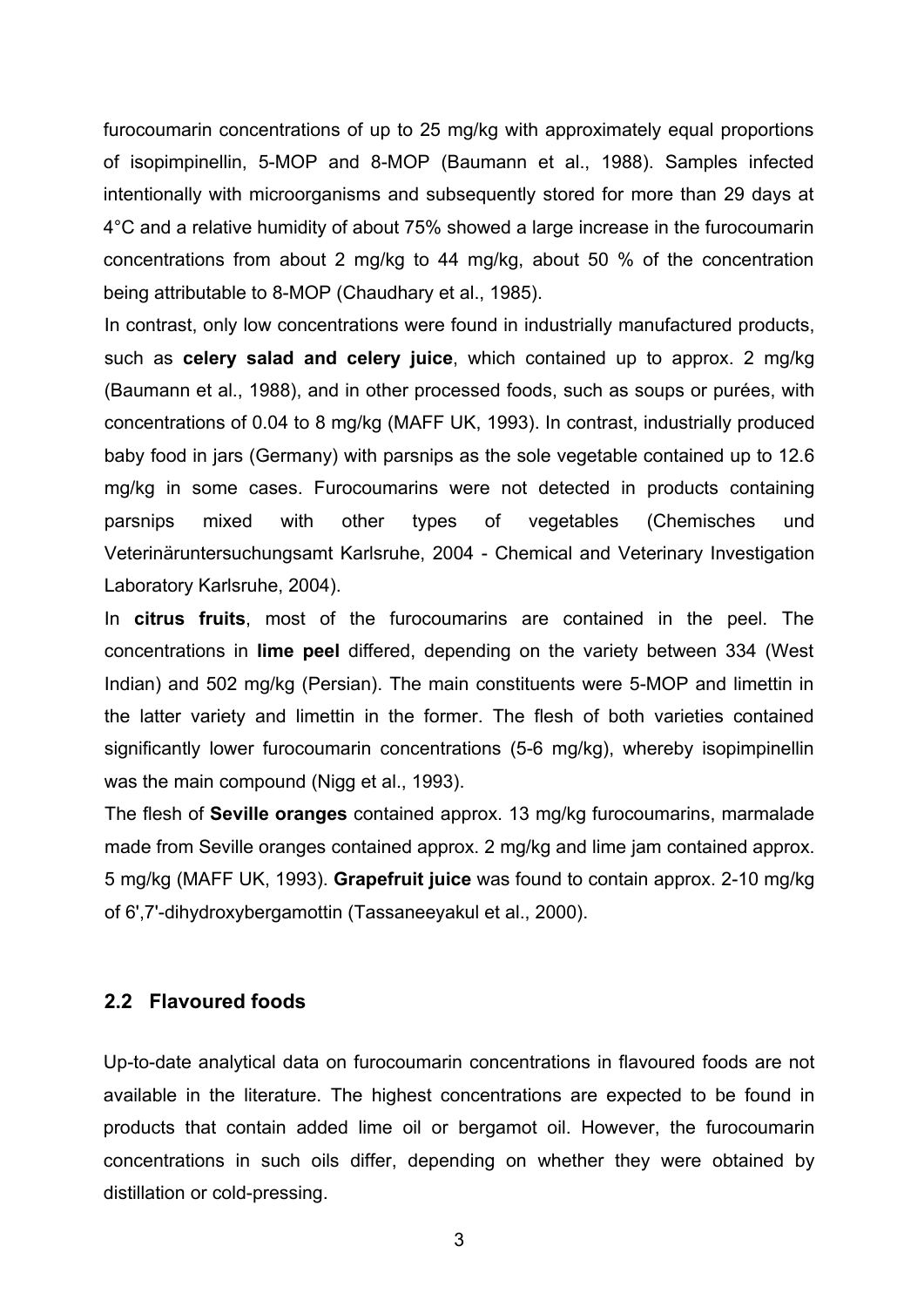According to the Deutscher Verband der Aromenindustrie (Association of the German Flavour Industry), approx. 1500 t/year of lime oil are produced world-wide. The majority is obtained by distillation, which, according to the producers, allows the furocoumarins to be separated. In a comparative study of cold-pressed versus distilled lime oils, furocoumarins were only detected in cold-pressed oil and not in the distilled oil. Distilled lime oil is used to flavour beverages exhibiting a taste of cola. The global production of cold-pressed lime oil is estimated to be 100 to 150 t per year. According to data from industry, lime oil has a furocoumarin concentration of 3-6 %, which is in accordance with literature values (Stanley and Vannier, 1967). The manufacturers have stated that the amount of oil used in such beverages is approx. 50 ppm, which corresponds to a furocoumarin concentration of up to 3 mg/l. More accurate information on its use in other products is currently not available.

According to relatively old information, Bergamot oil (containing up to 0.4 % 5-MOP; Opdyke, 1973) was used in the following concentrations to flavour certain foods (Furia and Bellanca, 1971): non-alcoholic beverages (9 µg/g), ice cream (8 µg/g), confectionary (27 µg/g), bakery products (29 µg/g), gelatine and dairy puddings (5 - 90 µg/g), chewing gum (43 µg/g) and icings (1 - 130 µg/g). The Commission does not have any more recent data.

#### **3 Exposure**

The furocoumarin intake may vary considerably, depending on the overall diet. The consumption of microbially infected celeriac or parsnip roots, in particular, may lead to a **maximum acute exposure**. Consumption of 200 g of such parsnips may result in intakes of up to 100 mg per person, based on a furocoumarin concentration of approx. 500 mg/kg. However, the estimated intake is approx. **4 to 10 mg** per person from 200 g of commercial parsnips or celery that have average furocoumarin concentrations of approx. 20-50 mg/kg (Table 2, Appendix).

Estimates of the **average daily furocoumarin intake** in the diet are about one order of magnitude below this value. In the USA, the average intake was estimated to be **1.3 mg per person** per day (Wagstaff, 1991). This estimate was based on the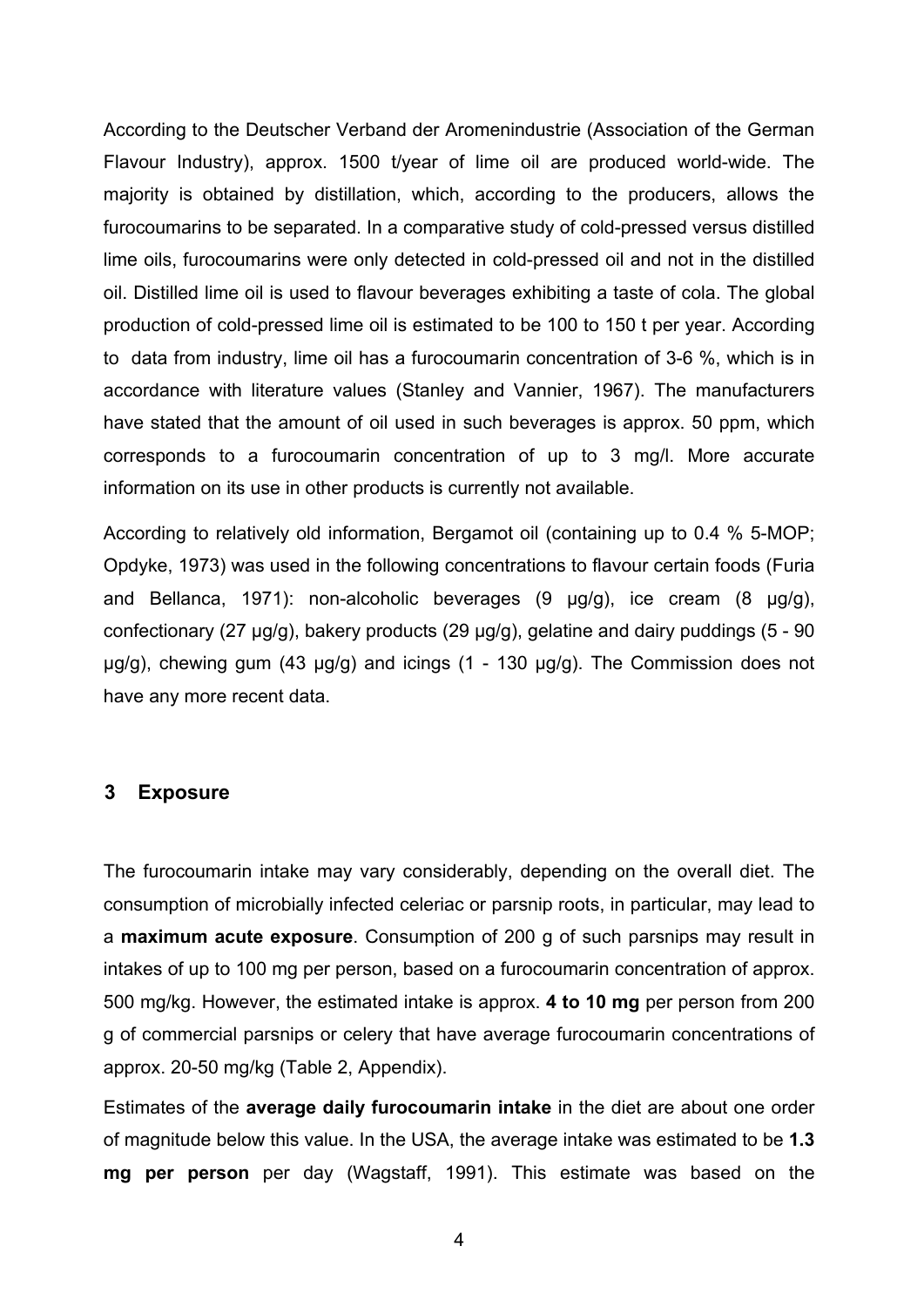assumption that citrus fruits, citrus juices and foods flavoured with citrus oils each contain 0.25 % citrus oils. According to this estimate, the main source of furocoumarins are limes, which make up approx. 97 % of the estimated daily intake, including soft drinks flavoured with lime oil.

In Great Britain, the daily furocoumarin intake has been estimated to be up to 0.02 mg/kg bw, corresponding to **1.2 mg** per person based on a body weight of 60 kg (COT, 1996).

In Germany, on the basis of the described database, the estimated average daily furocoumarin intake via fruit and vegetables is **0.04 mg** per person. The contribution from flavoured foods to the total intake still appears to be unclear. If it is assumed that flavoured foods only contain cold-pressed citrus oils, the estimated average furocoumarin intake via flavoured foods is about **1.41 mg** per person per day. The estimated total exposure is thus about **1.45 mg** per person per day (APPENDIX, Table 3).

#### **4 Kinetics and metabolism**

In mammals, most of the psoralens are metabolised predominantly in the liver via cytochrome P450 (CYP)-dependent monooxygenases (Bickers and Pathak, 1984). After oral intake they are almost completely absorbed in the gastrointestinal tract (Pathak et al., 1977). In mice and humans, more than 90 % of an orally administered dose of 8-MOP was found within 12 h as metabolites in the urine. The main biotransformation pathways are epoxidation, hydroxylation, glucuronide conjugation and hydrolytic opening of the lactone ring (Pathak et al., 1977; Schmid et al., 1980a; Bickers and Pathak, 1984). 5-MOP and 8-MOP bind to human serum proteins, particularly to albumin (Artuc et al., 1979). Furthermore, 5-MOP has been found to bind to low-density lipoproteins in serum (Melo et al., 1984). The main excretion route is via the kidneys, while 5-10 % are excreted via the faeces (Pathak et al., 1977).

**8-MOP** has been shown to undergo metabolic activation with subsequent covalent binding of the metabolites to microsomal protein (Sharp et al., 1984). The mechanism underlying this irreversible binding is thought to involve formation of an epoxyfuran or an unsaturated dicarbonyl compound that could react with the sulfhydryl or amino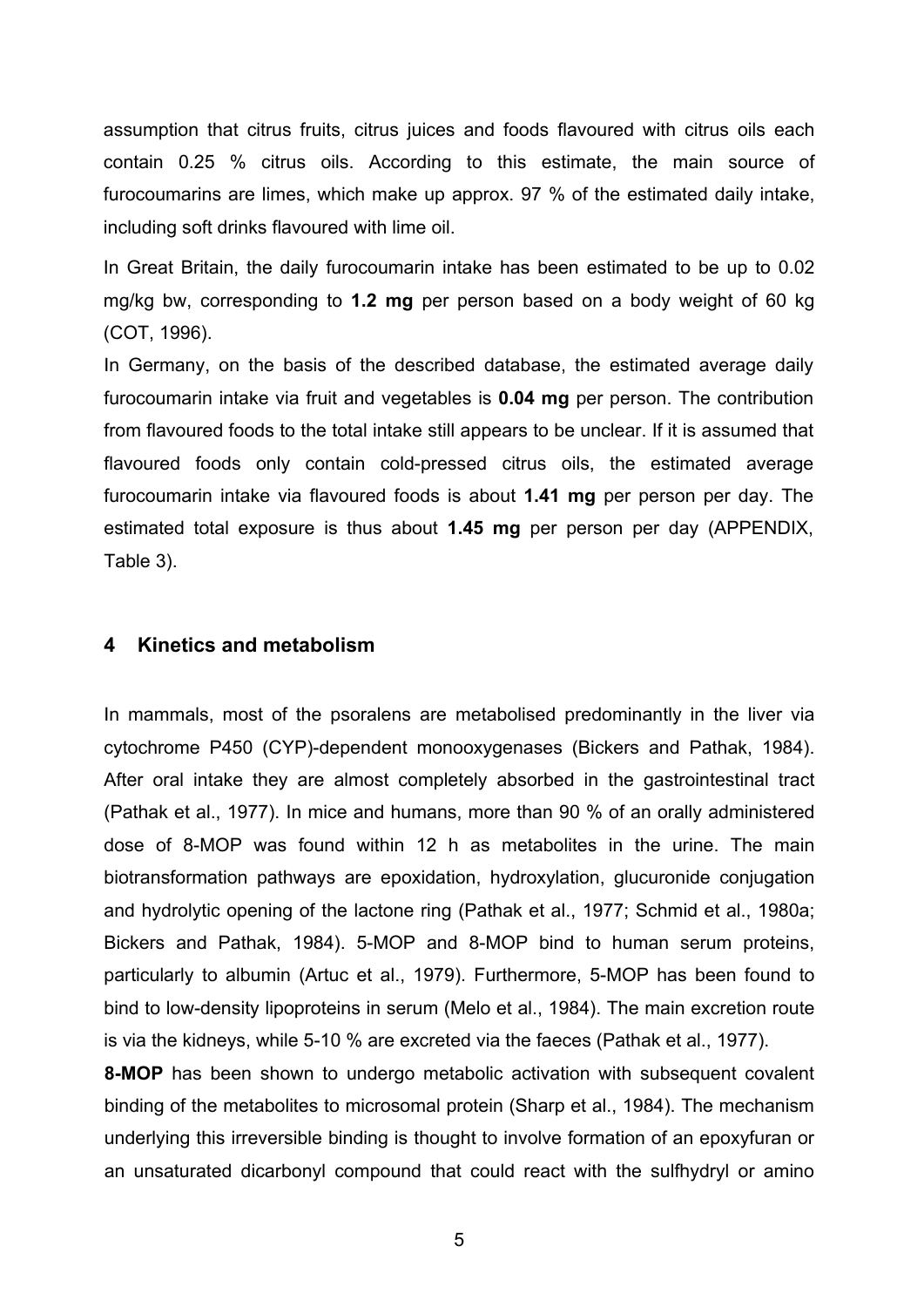groups in proteins (Mays et al., 1989). This reaction is catalysed by two or more isoforms of CYP (Mays et al., 1989) and may inhibit CYP enzymes by "suicideinactivation" through covalent binding (Labbe et al., 1989). Further metabolites of 8- MOP are 5,8-dihydroxypsoralen and its conjugates (Mays et al., 1987).

Guinea pigs given **8-MOP** orally showed a linear relationship between the concentrations in the epidermis and in the serum, whereas those treated with **5-MOP** exhibited a non-linear relationship. Oral administration of equivalent doses of 5- and 8-MOP resulted in lower 5-MOP concentrations in the serum and epidermis as compared to 8-MOP, probably due to differences in absorption and metabolism. The observed phototoxicity correlated with the epidermal concentration (Kornhauser et al., 1984).

**8-MOP** given intravenously to dogs was rapidly distributed and excreted. The pharmacokinetic parameters varied considerably between individuals (Monbaliu et al., 1988).

Macaque monkeys given a dose of 0, 2, 6 or 18 mg **8-MOP**/kg bw (3 x week) exhibited non-linear kinetics as well as a saturable first-pass effect. The group with the lowest dose (3x2 mg/kg bw per week) exhibited a reduced plasma level after 26 test weeks. They were comparable to those exhibited by humans after administration of 0.4-0.6 mg/kg bw, corresponding to therapeutic doses of 8-MOP (Rozman et al., 1989).

Humans also exhibited a saturable first-pass effect (Schmid et al., 1980b; Brickl et al., 1984).

Healthy male volunteers given an oral dose of 40 mg **8-MOP** (Schmid et al., 1980 b) had a maximum plasma concentration (about 550 ng/ml) after approximately 1 h. The value had dropped to 50 ng/ml after 6 h. In another study, the furocoumarin plasma level 2 to 4 h after consumption of **300 g celery** (28.2 µg furocoumarins/g), corresponding to a dose of approx. 8.4 mg/person, was below the detection limit of 2 ng/ml. No phototoxic skin reactions occurred after UVA irradiation (Schlatter et al., 1991).

Data on oral absorption in humans indicate that bioavailability and kinetics vary greatly between individuals and cannot be predicted. After administration of therapeutic doses of 8-MOP, all investigated persons exhibited different kinetics (Herfst and De Wolff, 1982).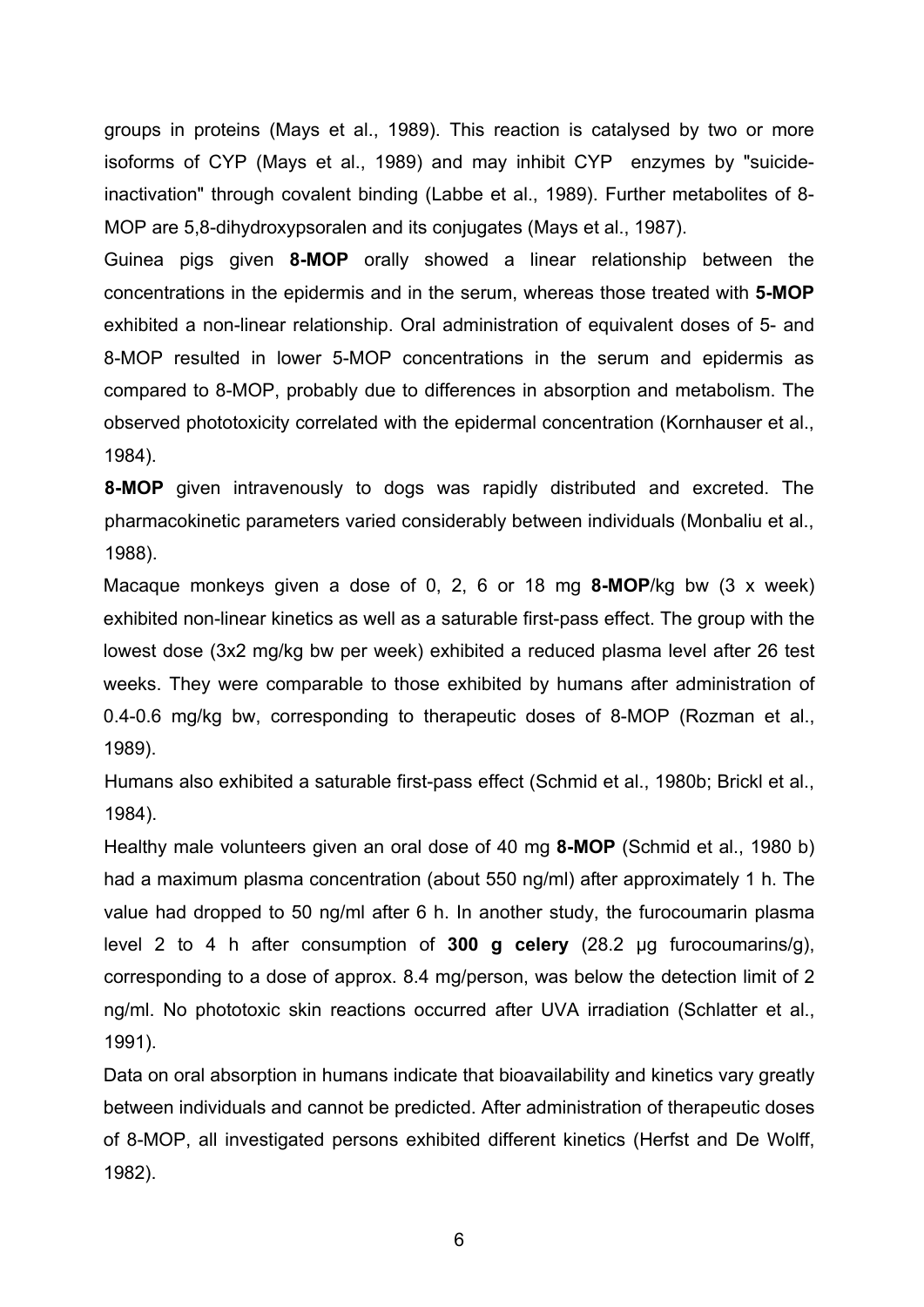The pharmacokinetics of **8-MOP** administered intravenously is characterised by a rapid post infusion decrease of the plasma and blood levels, a large distribution volume and by rapid elimination (Billard et al., 1995).

## **5 Toxicity**

### **5.1 Mechanisms**

In combination with UVA irradiation (320 - 380 nm) furocoumarins exhibit phototoxic properties. The photochemical reactions taking place can be summarised as follows: furocoumarins can intercalate between base pairs of DNA to form a non-covalent psoralen-DNA complex. UVA radiation both of angular furocoumarins, such as angelicin, as well as linear furocoumarins, such as psoralen or 8-MOP, leads to the formation of covalent photoadducts from these complexes. This may result in the formation of cyclobutane monoadducts with pyrimidine bases (e.g. 5,6-position of thymine) with cleavage of the 3,4 or 4',5' double bond of psoralen (Table 1, APPENDIX). Some of the 4',5'-monoadducts of linear psoralens can undergo another addition step and cross-link DNA when irradiated with UVA light. In contrast, 4',5' monoadducts of angular compounds cannot undergo further photoreactions owing to their non-linear structure and thus are not expected to cause DNA cross-links (Musajo and Rodighiero, 1972; Dall'Acqua, 1977; Grossweiner, 1984; Dall'Acqua et al. 1984). Furthermore, UVA irradiation may generate singlet oxygen from free or complexed furocoumarins or from the 4',5'-monoadducts (Joshi and Pathak, 1983; Grossweiner, 1984). Possible direct targets for singlet oxygen attack are membrane lipids and enzymes.

The reaction of singlet oxygen with the starting compounds, e.g. 8-MOP, leads to long-lived reactive products that bind covalently to proteins and DNA and which can initiate lipid peroxidation (Grossweiner, 1984; Midden, 1988). Furthermore, lysosome damage has also been observed (Fredericksen et al., 1989), as well as the formation of new antigens by covalent modification of proteins (Gasparro et al., 1990).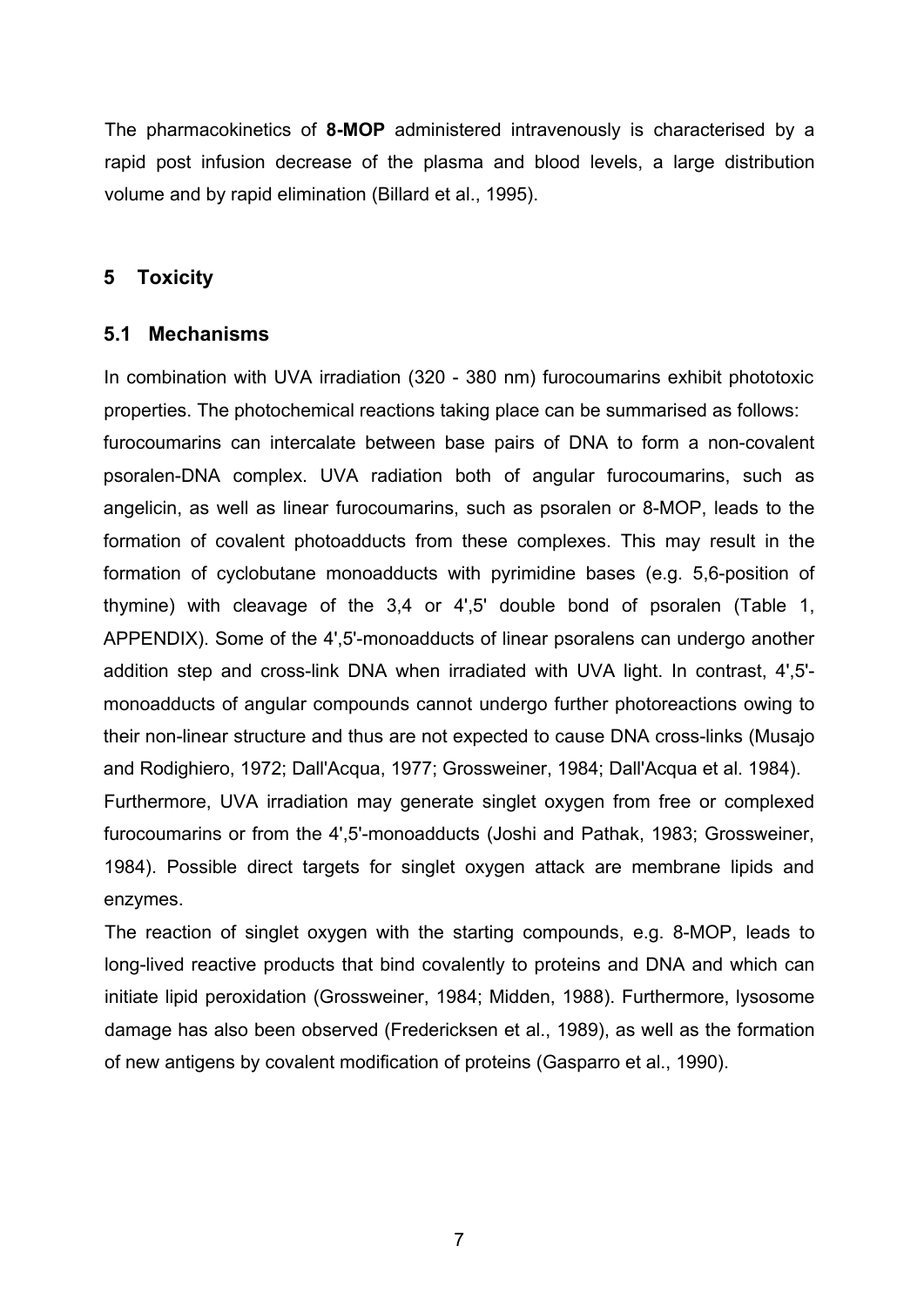#### **5.2 Animal toxicity**

#### **5.2.1. Acute toxicity**

Data relating to acute toxicity of furocoumarins in the absence of UV light is conflicting. Doses of **8-MOP** given to rodents (mice, rats) led to  $LD_{50}$  values of 200 -4000 mg/kg bw, depending on the formulation and route of administration (Apostolou et al., 1979; Herold et al., 1981). Values of 505 mg/kg bw were obtained for guinea pigs after oral administration (Herold et al., 1981). In the case of **5-MOP**, oral  $LD_{50}$ values of 8100 mg/kg bw were determined for mice, > 30 000 mg/kg bw for rats, and 9000 mg/kg bw for Hartley guinea pigs (Herold et al., 1981). The  $LD_{50}$  (i.p.) of **imperatorin** was 373 mg/kg bw for male mice (Booer et al., 1970). **Angelicin**, isolated from *Selinum vaginatum*, a plant from the Apiaceae family growing in the Himalayas, showed sedative, anti-convulsive and muscle-relaxing properties in rats, mice and rabbits after oral or i.p. administration. The  $LD_{50}$  for rats was 321 mg/kg (oral) or 165 mg/kg (i.p.) (Chandhoke and Ghatak, 1975).

Dogs given oral doses of 100 or 400 mg **5-MOP**/kg bw over a period of 8 days showed signs of behavioural disorders, bullous dermatitis, bilateral keratitis and reduced appetites (Herold et al., 1981<sup>1</sup>).

#### **5.2.2 Sub-chronic toxicity**

Daily doses of 0, 25, 50, 100, 200 or 400 mg **8-MOP**/kg bw were administered in the absence of UV light to 10 male and 10 female Fischer 344 rats (oral administration, gavage, over 90 days, 5 x per week). In all dosage groups, a dose-dependent and significant increase in the liver weight/body weight ratio was observed. Doses of 200 and 400 mg/kg bw led to increased lethality, a reduction in the body weight, lipid enrichment in the liver and adrenal glands, as well as to atrophy of the prostate, seminal vesicles and the tubuli semeniferi in the testicles (Dunnik et al., 1984; NTP, 1989).

-

 $1$  IARC, 1986, noted inadequate data report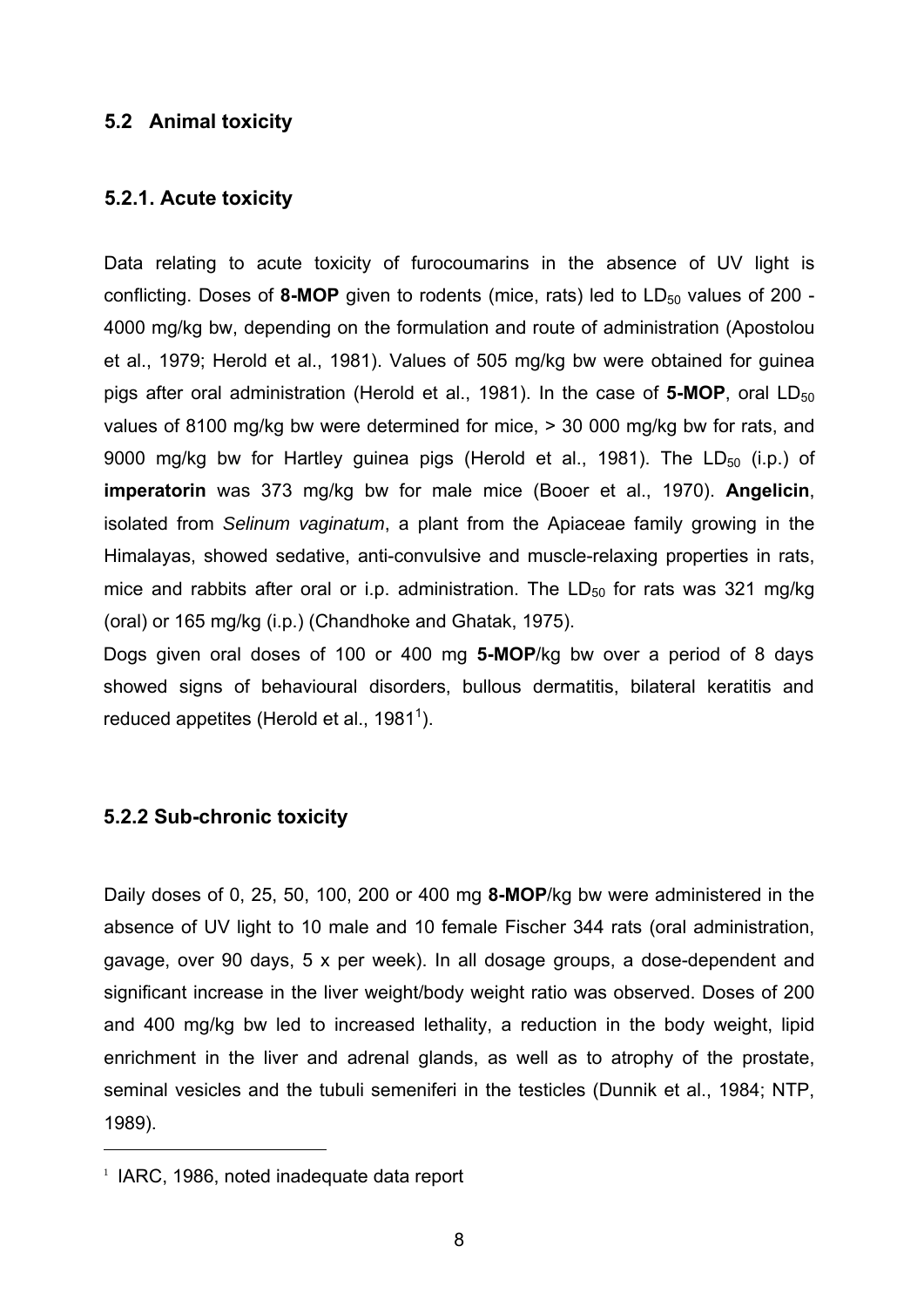In addition to this data, there are further studies on sub-chronic toxicity by Herold et al. (1981) that are, however, regarded as inadequate.

Oral administration of 60 mg **5-MOP**/kg bw for 28 days to dogs (beagles) resulted in anorexia and weight reduction as well as polycythemia and increased bilirubin levels in the blood 24 h after the final dose (Herold et al., 1981<sup>1</sup>).

One group of dogs was given oral doses of 3, 12 or 48 mg **5-MOP**/kg bw (7 x per week) for 13 weeks and another group was given oral doses of 12 or 48 mg 5- MOP/kg bw (4 x per week) for 26 weeks. Both groups showed increased liver weights, disturbance in biliary function, as well as liver necroses and inflammations (Herold et al., 1981<sup>1</sup>).

Wistar AF rats were given oral doses of 70, 280 or 560 mg/kg bw **5-MOP** over a year. The group given the highest dose exhibited slight changes, such as increased oedema, reduced weight gains, reduced blood urea levels and increased liver weights (Herold et al., 1981<sup>1</sup>). Thyroid hypofunction occurred at any early stage and persisted. Almost a third of the male animals of all dosage groups exhibited epidermoid cysts of the thyroid gland (number of control animals not stated). The females exhibited dosage-dependent proliferation of connective tissue in the region of the adrenal glands.

Male and female macaque monkeys given oral doses of 0, 2, 6 or 18 mg/kg bw 8- MOP (3 x week for 26 weeks) exhibited gastrointestinal toxicity characterised by dosage-dependent vomiting above a dosage of 3 x 6 mg/kg bw/week (Rozman et al., 1989).

### **5.2.3 Carcinogenicity**

The carcinogenic effect on various strains of mice was studied by topical application of **5-MOP, 8-MOP and psoralen** in combination with exposure to UVA light or simulated sunlight. This led to papillomas and carcinomas of the squamous epithelium (Zajdela & Bisagni, 1981; Cartwright and Walter, 1983; Young et al., 1983). To study the carcinogenicity of furocoumarins in rats, oral doses of 0, 37.5 or 75

mg/kg **8-MOP** were given 5 days a week for 103 weeks and in the absence of UVA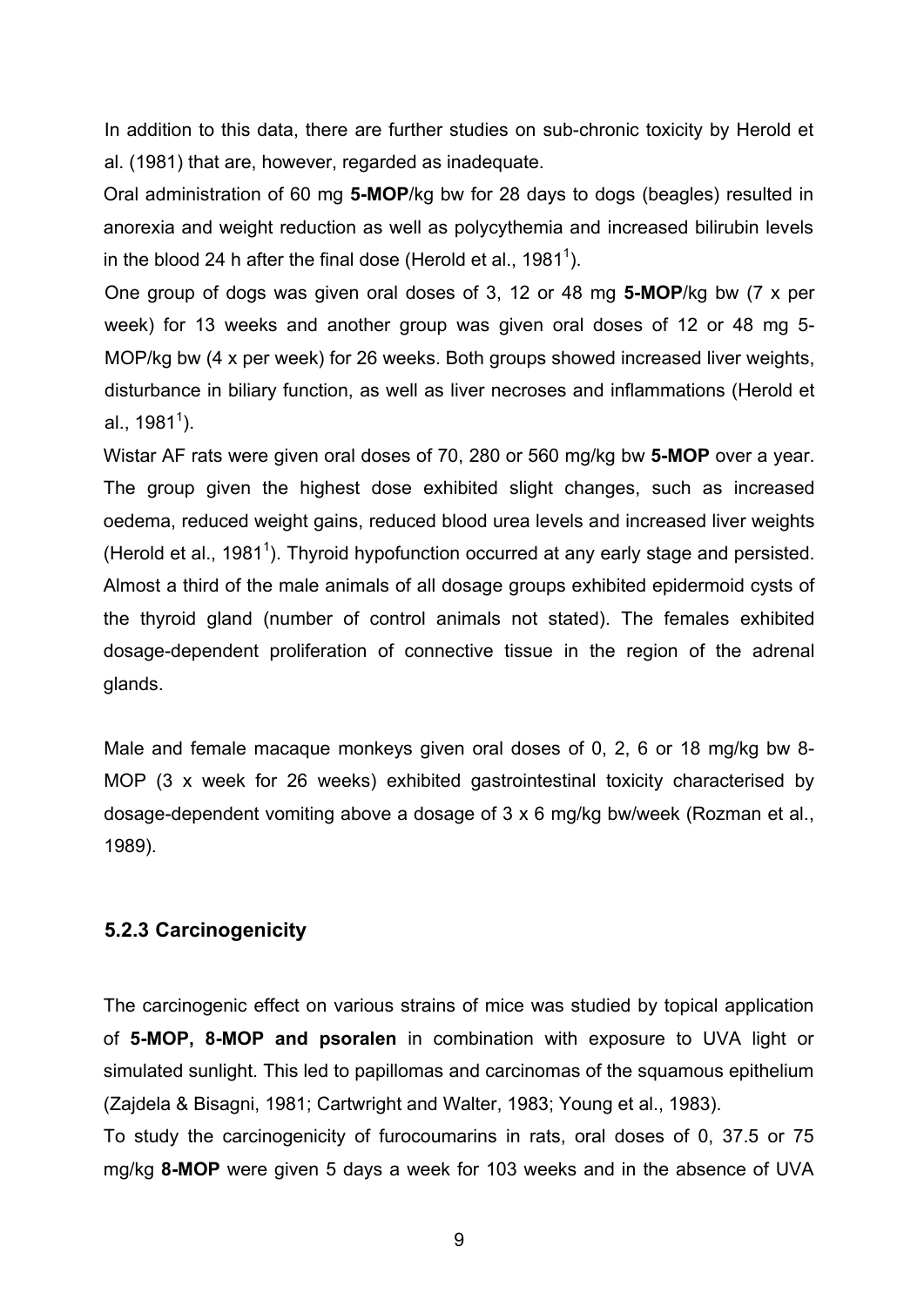light. A carcinogenic effect was observed for male animals, with a dose-dependent increase in the incidence of tubular cell hyperplasia, adenomas and adenocarcinomas of the kidney, and of Zymbal gland carcinomas. In contrast, the females did not show any evidence of carcinogenic activity, even at the highest dosage (NTP, 1989).

#### **5.2.4 Reproductive and developmental toxicity**

A study of groups of 26 pregnant Sprague-Dawley rats given oral doses of 0, 70 or 560 mg/kg bw on days 6-15 of the gestation period revealed that, although the dose of 560 mg/kg bw led to maternal toxicity (reduced body weight), it did not lead to a significant increase in anomalies in the surviving offspring. Numbers of implantations in the uterus as well as the fetal and placenta weights were reduced (Herold et al., 1981).

Groups of 15 pregnant rabbits were given oral doses of 0, 70 or 560 mg/kg bw of 5- MOP on days 7-18 of the gestation period. The group given 560 mg/kg bw exhibited maternal toxicity (reduced body weight) (Herold et al., 1981). The finding of a dosedependent increase in anomalies was classified by the IARC (1986) as inadequate because essential details on the type and extent of the anomalies were missing.

In another study carried out in the presence of UVA light, rats were given doses of 0, 250, 1250 or 2500 ppm 5-MOP or 8-MOP in their feed from day 21 to the birth (females) or days 21 to 61 (males). A dose-dependent reduction in the birth rate was found for female rats as well as a reduced weight gain for female and male rats. The birth weight of the offspring and the gestation period were not affected (Diawara et al., 1997 a and b). Female rats given 1250 or 2500 ppm 5-MOP or 8-MOP (corresponding to a dose of 100 or 200 mg/kg bw) in their feed from day 21 for approx. 39-49 days up to the expected birth date showed a decrease in the number of progeny. Furthermore, there were decreases in the weight of the uterus and the estradiol serum levels. During treatment, the animals were irradiated with UVA light for 45 min each day (Diawara et al., 1999).

Male rats that had received oral doses of 5-MOP or 8-MOP (0, 75 or 150 mg/kg bw) for 79 days without UVA irradiation exhibited a decrease in the weight of the pituitary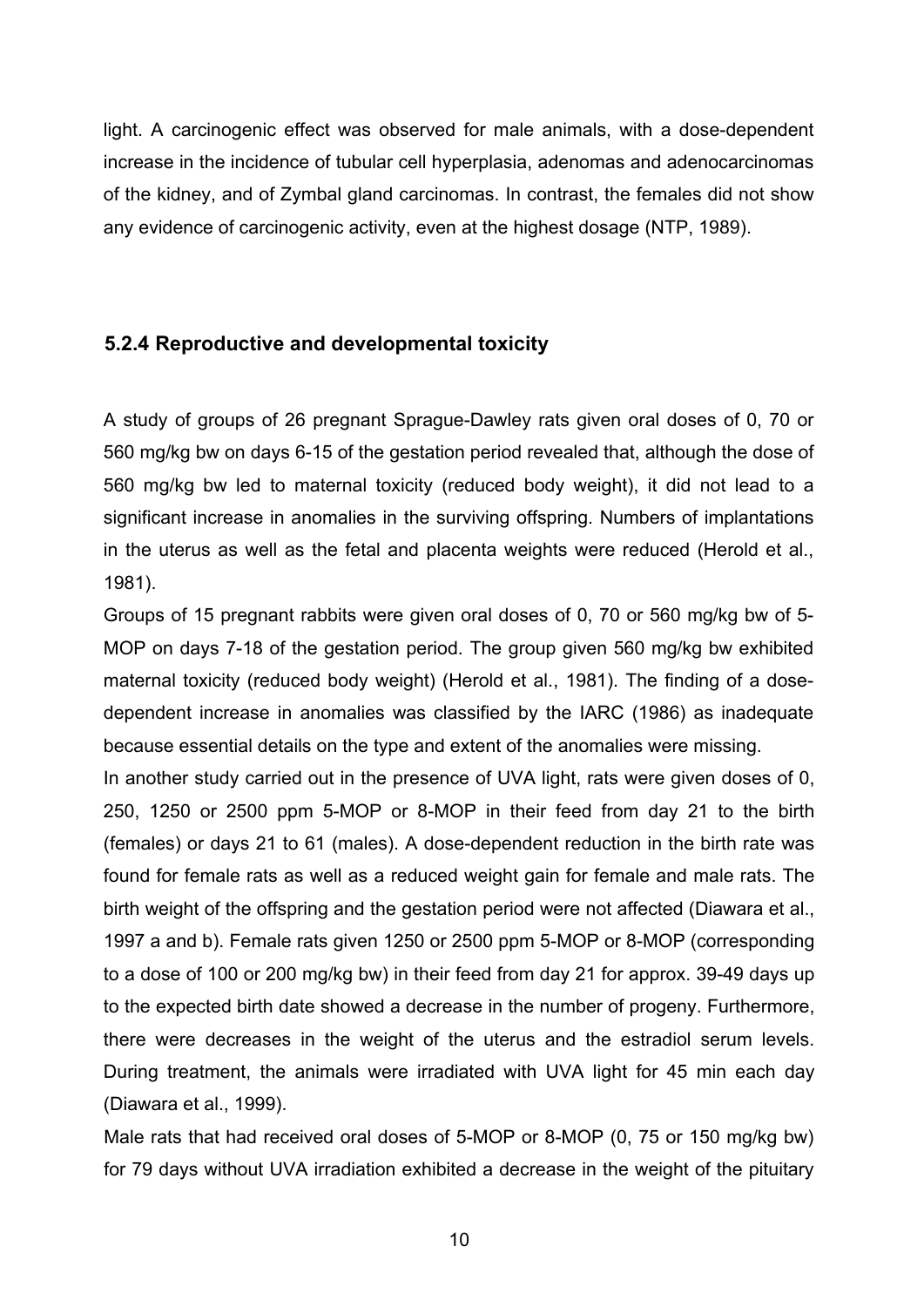gland and in the number of sperm, as well as an increase in the relative testicle weights and the serum testosterone levels. With respect to mating, the number of pregnancies was reduced (Diawara et al., 2001).

#### **5.3 Genotoxicity/mutagenicity**

In the absence of UV light, furocoumarins are only weakly mutagenic; however, in combination with UVA radiation, 5- and 8-MOP exhibited genotoxic and mutagenic properties in various test systems (summary by IARC, 1980 and IARC, 1986).

In *in vitro* assays *with isolated DNA*, **5-MOP** and **8-MOP** form non-covalent complexes in the dark (Dall'Acqua et al., 1978, 1979; Isaacs et al., 1984) and bind covalently if exposed to light (Musajo et al., 1966; Musajo & Rodighiero, 1972; Rodighiero et al., 1970). Photoinduction leads to "interstrand cross-links" (Dall'Acqua et al., 1979).

*In microorganisms*, **8-MOP** is a weak frameshift mutagen in the absence of UV light and S9 mix (Clarke and Wade, 1975; Bridges and Mottershead, 1977; Ashwood-Smith, 1978) and exhibits mutagenic properties in the presence of S9 mix (NTP, 1989). **5-MOP** is also mutagenic in the dark (Ashwood-Smith et al., 1980). **Heraclenin** and **imperatorin** have been reported to show mutagenic effects in the dark in some test systems (Ivie et al., 1980); however, no mutageniticity was observed in other studies (Schimmer and Abel, 1986). On exposure to light, 5-MOP and 8-MOP bind covalently to DNA in bacteria and yeasts (Averbeck, 1985) and have a genotoxic/mutagenic effect (Ashwood-Smith et al., 1980; Pool and Deutsch-Wenzel, 1979; Pool et al., 1982). Heraclenin and imperatorin are also genotoxic/mutagenic (Schimmer and Abel, 1986).

*In mammalian cells*, **8-MOP** induces mutations in the absence of UV light (Bridges et al., 1978) as well as sister chromatid exchange (SCE) and chromosome aberrations (NTP, 1989); **Heraclenin** damages the chromosomes (Abel and Schimmer, 1986). Heraclenin and imperatorin are potentially clastogenic in the dark (Abel and Schimmer, 1986). When exposed to light, **5-MOP** and **8-MOP** bind covalently to DNA (Papadopoulo and Averbeck, 1985) and cause mutations (Loveday and Donahue, 1984), "interstrand cross-links" (Papadopoulo and Averbeck, 1985) and SCE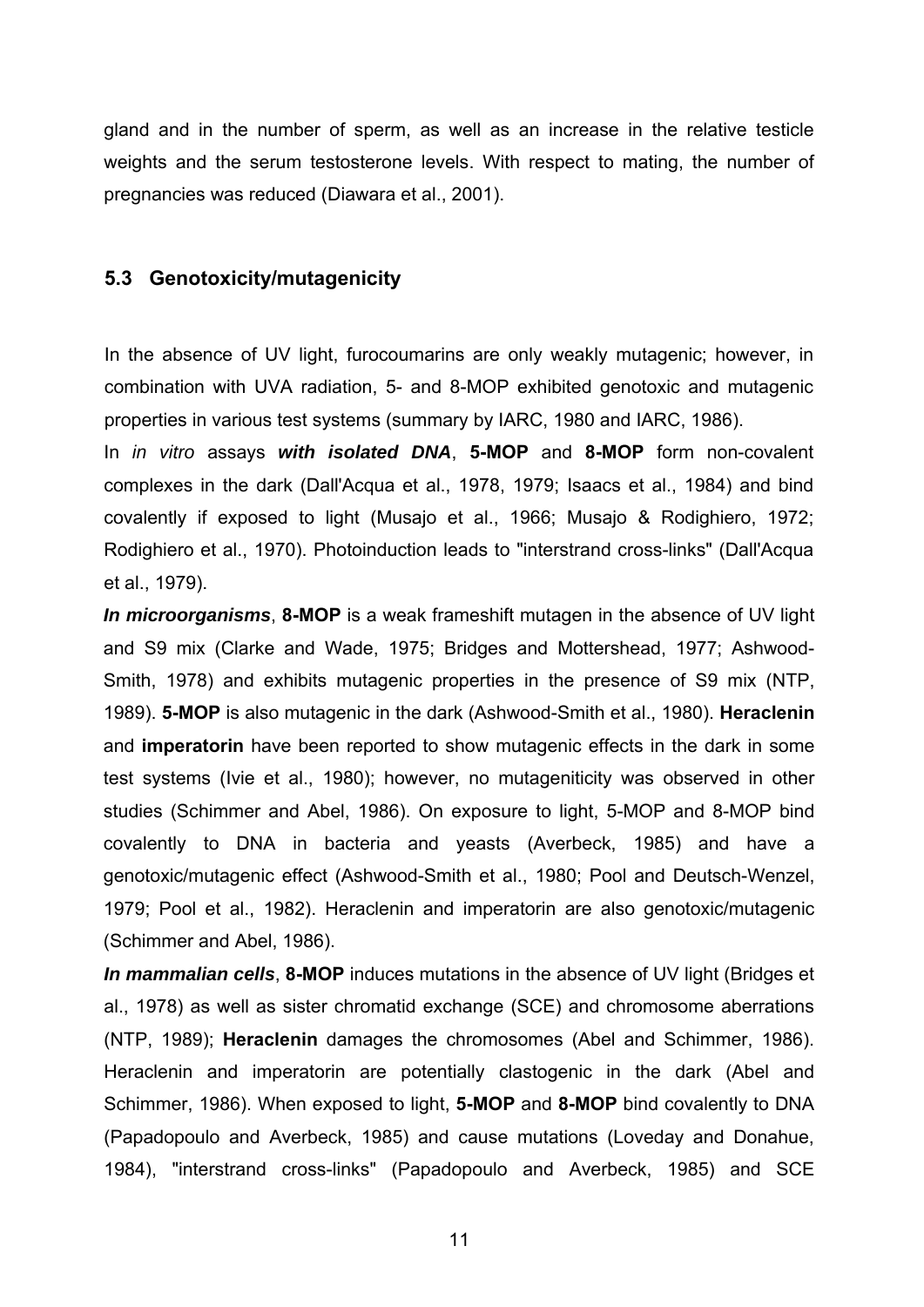(Loveday and Donahue, 1984; Natarajan et al., 1981; Abel and Mannschedel, 1985; Abel et al., 1985).

*In vitro* experiments on human lymphocytes with **isopimpinellin** in combination with UVA radiation did not result in SCE, but it did show weak clastogenic potential, similar to 8-MOP. In contrast to 8-MOP/5-MOP, however, incubation with isopimpinellin resulted in atypical chromosomes (Abel et al., 1985).

In **in vivo** experiments, oral doses of 8-MOP (300 and 600 mg/kg) induced micronuclei in peripheral erythrocytes in mice (Stivala et al., 1995).

#### **5.4 Human toxicity**

There have been several reports of humans showing acute phototoxic effects after oral intake of furocoumarins in combination with sunlight or UVA light.

In a study on volunteers, for example, oral doses of 50 mg 8-MOP caused erythemas and oedemas after exposure to sunlight (Fitzpatrick and Pathak, 1984).

Severe skin burns (erythema, oedemas and blisters) were observed after consumption of approx. 450 g celery followed by approx. 30 min exposure to UVA radiation on a sunbed. The estimated intake of psoralen was 45 mg (Ljunggren, 1990).

The threshold dose (oral) for the occurrence of erythemas in humans (in combination with sunlight) was reported to be 14 mg 8-MOP (approx. 0.23 mg/kg bw for a body weight of 60 kg; Brickl et al., 1984). On the basis of exposure tests, a threshold value for the phototoxic effect in adults (in combination with UVA) was estimated to be 10 mg 8-MOP + 10 mg 5-MOP or 15 mg 8-MOP equivalents (0.25 mg/kg bw for 60 kg bw) (Schlatter et al.,1991).

Most of the available information on the toxicity of psoralens in humans was obtained from studies of psoriasis patients or patients with other skin diseases, such as vitiligo. The therapeutic oral dose used to treat psoriasis is **500** - **600 µg 8-MOP/kg bw** or **1200 µg 5-MOP/kg bw** in combination with UVA (0.5 -  $7 \text{ J/cm}^2$ , wavelength range 315-400 nm, maximum at 355 nm). Outdoor exposure of naked skin for 5-30 minutes between 10 a.m. and 14 p.m. is probably sufficient, even in winter, to reach the UVA dose generally used in PUVA therapy (Schlatter, 1988).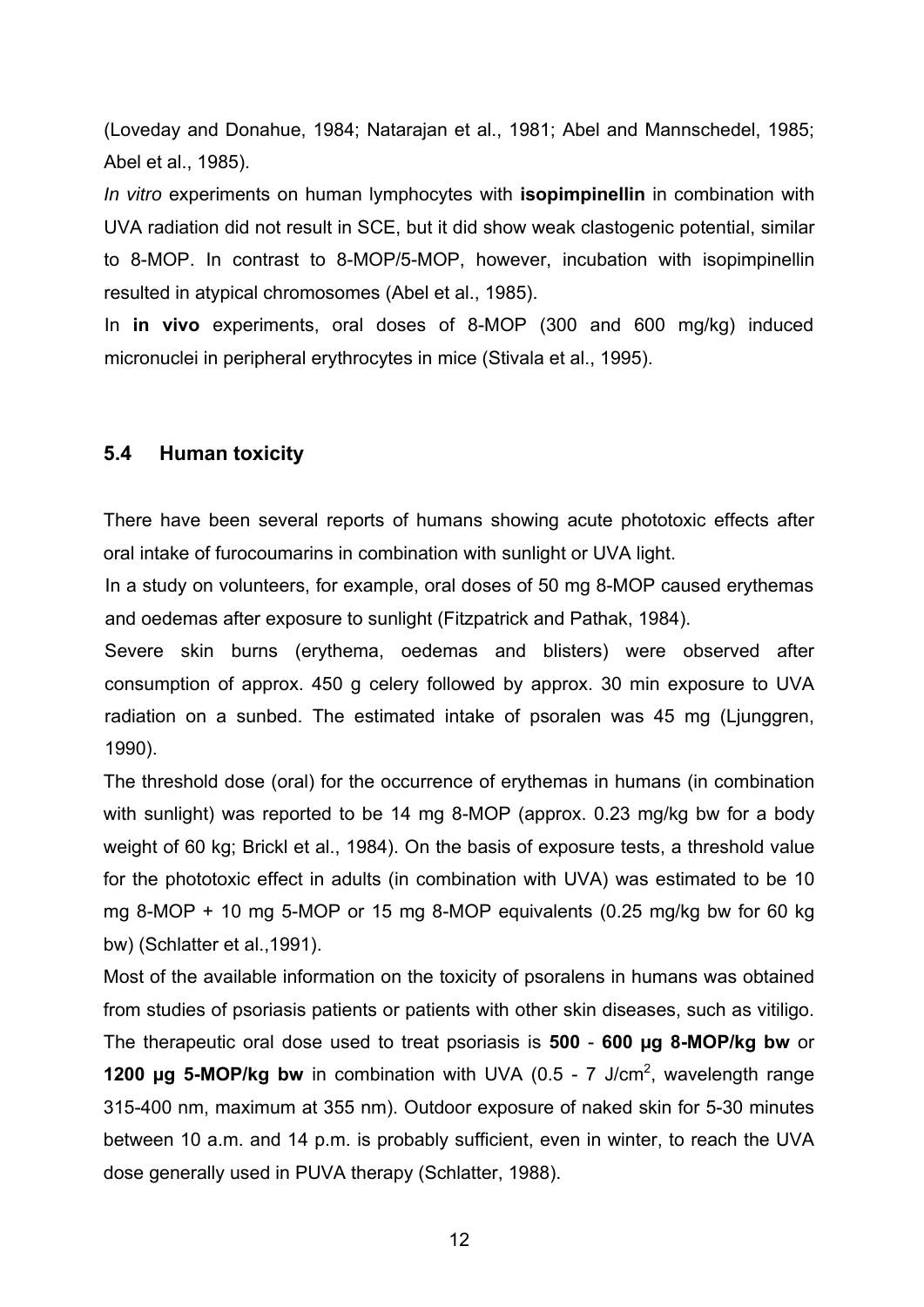In the prospective PUVA follow-up study on 1380 orally treated psoriasis patients, oral therapeutic doses of **psoralen + UVA** (PUVA) were associated with a dosedependent increase in the incidence of squamous epithelium carcinomas (Stern et al. 1998), basal cell carcinomas (Stern et al.,1998; Katz et al., 2002) and melanomas (Stern et al., 2001). The group of 892 men in the study also exhibited a dosedependent increase in genital tumours (Stern et al., 2002).

#### **5.5 Impact on xenobiotic metabolism**

6',7'-Dihydroxybergamottin and its dimeric furocoumarin derivatives, which are found e.g. in grapefruit juice, are highly potent inhibitors of cytochrome P450 (CYP) 3A and other CYP isoenzymes that play a central role in the metabolism of many drugs (Tassaneeyakul et al., 2000; review by Evans, 2000). Imperatorin and isopimpinellin proved to be e.g. inhibitors of CYP 2B, whereas bergamottin and coriandrin inhibited the activity of CYP 1A1 and 1A2 in the liver. Furthermore, bergamottin inhibited the enzyme activity of CYP 3A (Wen et al., 2002). Therefore, the consumption of typical amounts of grapefruit juice may increase the bioavailability or the maximum plasma concentrations or the elimination half-life of certain drugs (review by Bailey et al., 1998). Furthermore, this may inhibit CYP-dependent activation of drugs from the prodrug into its effective form.

In mice, pretreatment with juice pressed from celery or parsley lengthened the pentobarbital sleep time (Jakovljevic et al., 2002).

#### **6 Assessment**

It is not possible to specify a no observed effect level for the repeated intake of furocoumarins. In sub-chronic studies of dogs, 48 mg 5-MOP/kg bw/day was still hepatotoxic. In monkeys, a dose of 6 mg 8-MOP/kg bw/day still led to gastrointestinal toxicity (vomiting). Both, 5-MOP and 8-MOP are genotoxic. In a 2-year study of 8- MOP in rats, even the lowest tested dose of 37.5 mg/kg bw/day was nephrotoxic and carcinogenic. According to Brickl et al. (1984), the lowest furocoumarin dose in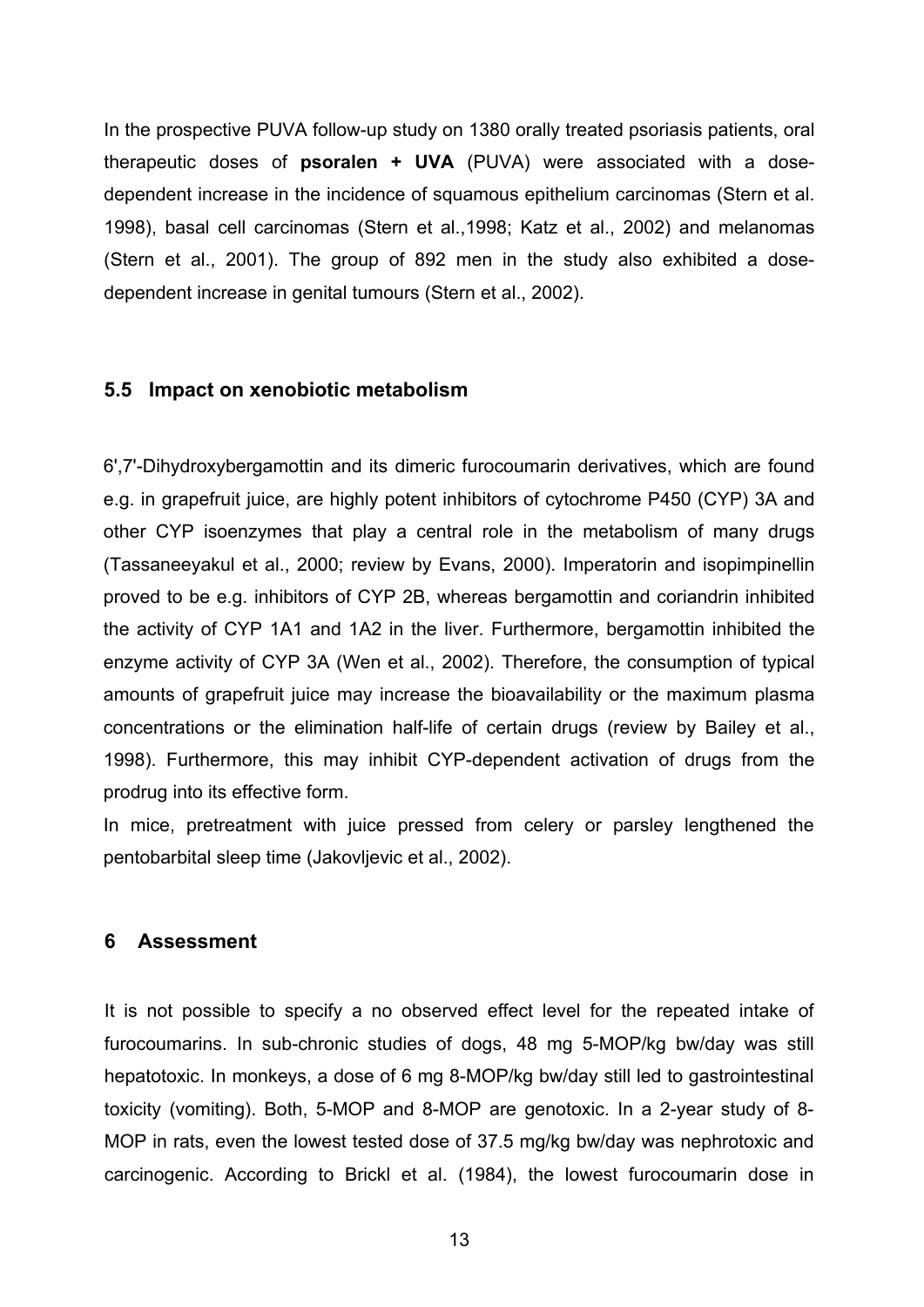combination with UVA that led to detectable phototoxic effects in adult humans is approx.14 mg 8-MOP, corresponding ton about 0.23 mg/kg bw for 60 kg bw or, according to Schlatter et al. (1991) 10 mg 8-MOP + 10 mg 5-MOP corresponding to 15 mg 8-MOP equivalents (0.25 mg/kg bw for 60 kg bw).

The average daily furocoumarin intake via foods was estimated to be 1.3 mg (USA) or maximum 1.2 mg (Great Britain) per person, which corresponds to 0.020 - 0.023 mg/kg bw (Wagstaff, 1991; COT, 1996). An initial estimate for Germany, based on the assumption that only distilled citrus oils are used to flavour foods, arrives at a significantly lower average daily intake of approx. 0.04 mg per person. However, if this estimate is based on the exclusive use of cold-pressed citrus oils in flavoured food, the resulting average daily intake is approx. 1.45 mg per person, which is similar to the value estimated for the USA.

These intakes calculated from the average consumption of furocoumarin-containing foods lie approximately two to three orders of magnitude below the lowest doses reported as being toxic in animal studies of sub-chronic and chronic toxicity. They are closer to the values of therapeutic doses of 0.5 - 0.6 mg 8-MOP/kg bw (factor of 30) and to the lowest phototoxic dose of 0.23 mg/kg bw (factor of 10).

A similar result is obtained from an estimation not based on average consumed quantities in all foods contained in the diet, but based on the consumption of 200 g celery or parsnips containing the highest furocoumarin concentrations found in retail goods, namely 25 mg/kg (celery) or 50 mg/kg (parsnips). In this case as well, the consumed quantities of furocoumarins lay between 5 and 10 mg, which are still, although to a lesser extent, below the lowest known phototoxic dose for adults of 14 mg (8-MOP) or 20 mg (8-MOP + 5-MOP). Owing to matrix effects, it can be assumed that the bioavailability of furocoumarins from foods is lower than if pure furocoumarins are administered in an isolated form, as was the case in studies to derive the phototoxic dose. The phototoxic dose for children is not known.

The situation for infants requires separate consideration. The tubers of parsnips and celeriac as well as parsley roots are being used as vegetables more frequently in baby foods, both in domestic cooking and in industrially manufactured convenience products. Exploratory studies were carried out on baby foods in glass jars available on the German market containing parsnips as the sole vegetable. In some cases, furocoumarin concentrations of up to approx. 13 mg/kg were found (Chemisches und Veterinäruntersuchungsamt Karlsruhe, 2004). The consumption of 200 g of such a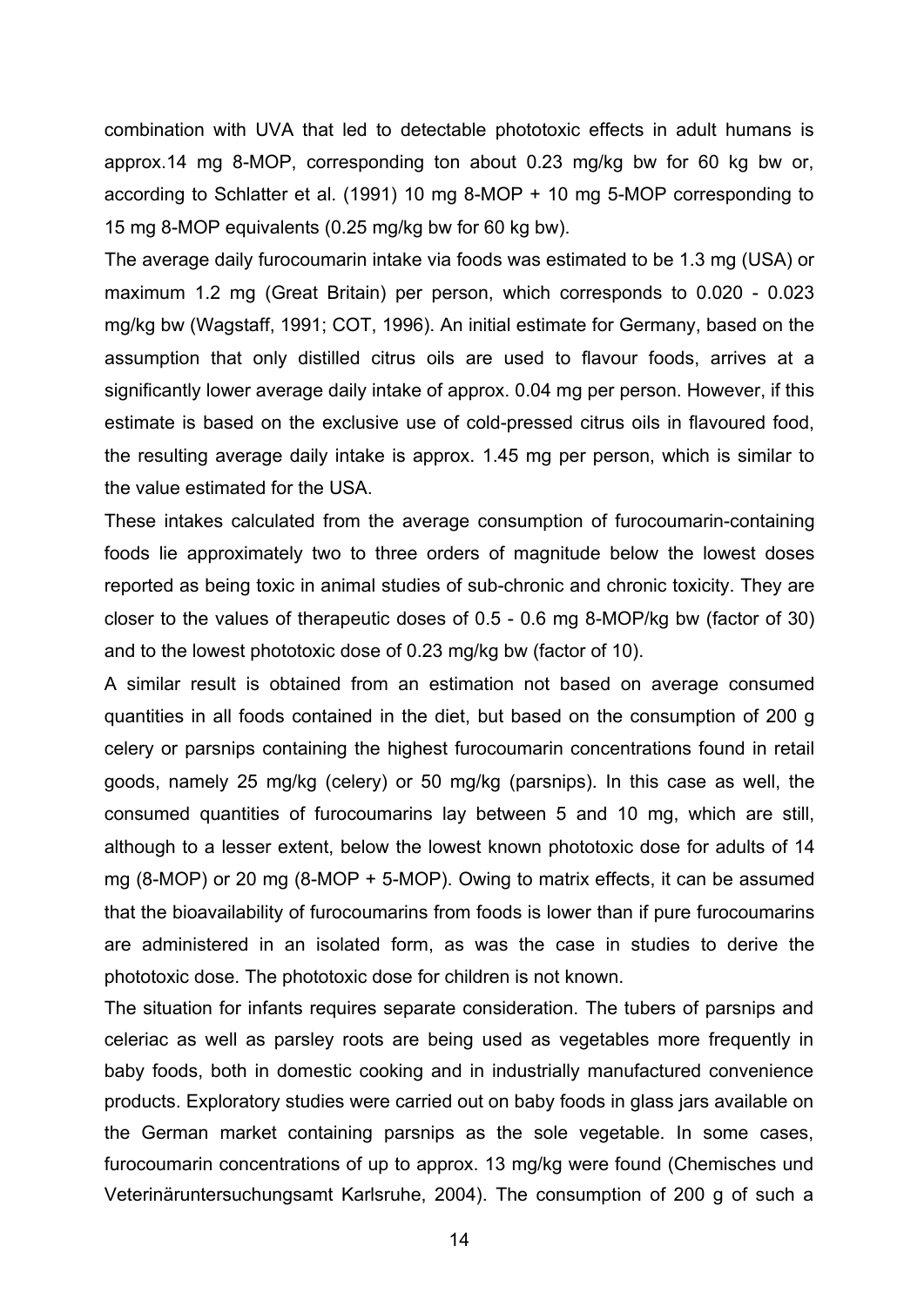product with the highest analysed concentration thus would correspond to a furocoumarin intake of approx. 2.5 mg. For a body weight of 7 kg, this would correspond to a dose of approx. 0.36 mg/kg bw, higher than the lowest phototoxic dose known for adults.

For baby food cooked at home, it is not expected that the intake reaches phototoxic doses of furocoumarins provided that freshly harvested or frozen parsnips are used. However, toxic effects cannot be ruled out if incorrectly stored parsnips are used. A meal including around 100 g of parsnips with a high furocoumarin concentration (50 mg/kg) would result, for example, in the intake of 5 mg furocoumarins, which corresponds to a dose of approx. 0.71 mg/kg bw for a child weighing 7 kg.

Particular care should be taken concerning storage and preparation of home-cooked foods and avoiding consumption of celeriac and parsnips stored for long periods or even mouldy vegetables. For example, storage of parsnips for 53 days at room temperature with initial mould infection increased the furocoumarin concentration to approx. 500 mg/kg (Ostertag et al., 2002).

There is insufficient data available to estimate the risk of a carcinogenic effect of furocoumarins contained in the diet. However, studies on the increase of certain types of skin cancer after PUVA therapy suggest that excessive quantities of furocoumarins in the diet in combination with UVA radiation could increase the risk of skin cancer. Evidence for this was obtained from epidemiology of PUVA treatment. A dosedependent increase in skin tumours was observed after long-term oral doses at phototoxic levels in combination with therapeutic UVA treatment. In contrast, the additional risk of skin cancer is regarded as insignificant for the consumption of furocoumarin-containing foods that remain significantly below the range of phototoxic doses.

Furocoumarins can also influence xenobiotic-metabolizing enzymes that play a role in drug metabolism with corresponding consequences for the effectiveness of the drug. Thus the intake of furocoumarins via e.g. grapefruit juice can lead to an increase in the bioavailability of the drug. Corresponding warnings should thus be included in patient information sheets.

**In summary, the SKLM concludes that the consumption of typical quantities of correctly stored, processed foods that may contain furocoumarins does not represent a significant risk for the occurrence of phototoxic effects. However, for celery and parsnips, in particular, there is a risk for significant increases in**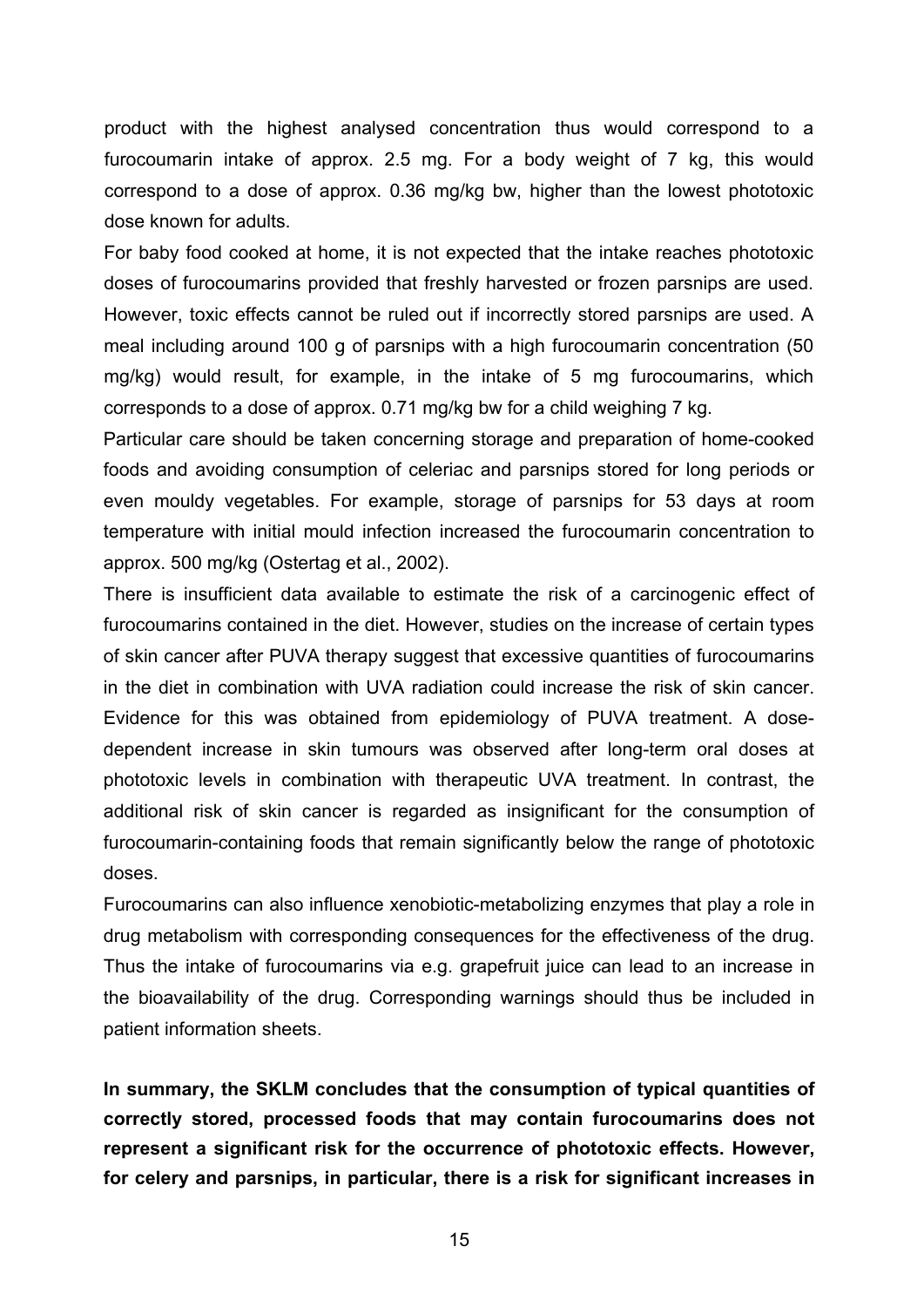**furocoumarin concentrations, depending on the storage, processing and production conditions. In such cases, the consumption of phototoxic quantities cannot be ruled out for these foods. There is still not enough data available to estimate the risk presented by foods flavoured with citrus oils. A final estimation of the carcinogenic risk is currently not possible due to the complexity of the influencing factors, particularly the levels of exposure, the metabolism and how it is affected, as well as the influence of light. The additional risk of skin cancer arising from the consumption of typical quantities of furocoumarin-containing foods, which remain significantly below the range of phototoxic doses, is regarded as insignificant. The consumption of large quantities of incorrectly stored tubers as well as the consumption of extreme quantities should be avoided, particularly by children.**

#### **7 Research needs**

There is a need for further research concerning factors responsible for increased furocoumarin formation in raw vegetables. This applies, in particular, to studies on the influence of storage and manufacturing conditions on furocoumarin concentrations. Priority should be given to checking and promoting preventive measures based on food technology, crop farming and plant breeding that are aimed at reducing furocoumarin concentrations, particularly in baby foods.

With respect to the toxicological significance of furocoumarins in the diet, urgent issues include clarification of absorption, metabolic pathways and excretion. The mechanisms of action and dose-response relationships of toxic/genotoxic effects must be elucidated with respect to individual influencing factors. Finally, studies should be carried out on potential combination effects of different furocoumarins that may occur together in foods. The influence of dietary furocoumarins on the metabolism of drugs and other xenobiotics should also be investigated.

There still is a lack of up-to-date analytical data on the occurrence and concentrations of furocoumarins in citrus oils, particularly in lime oil, and on the foods to which they have been added.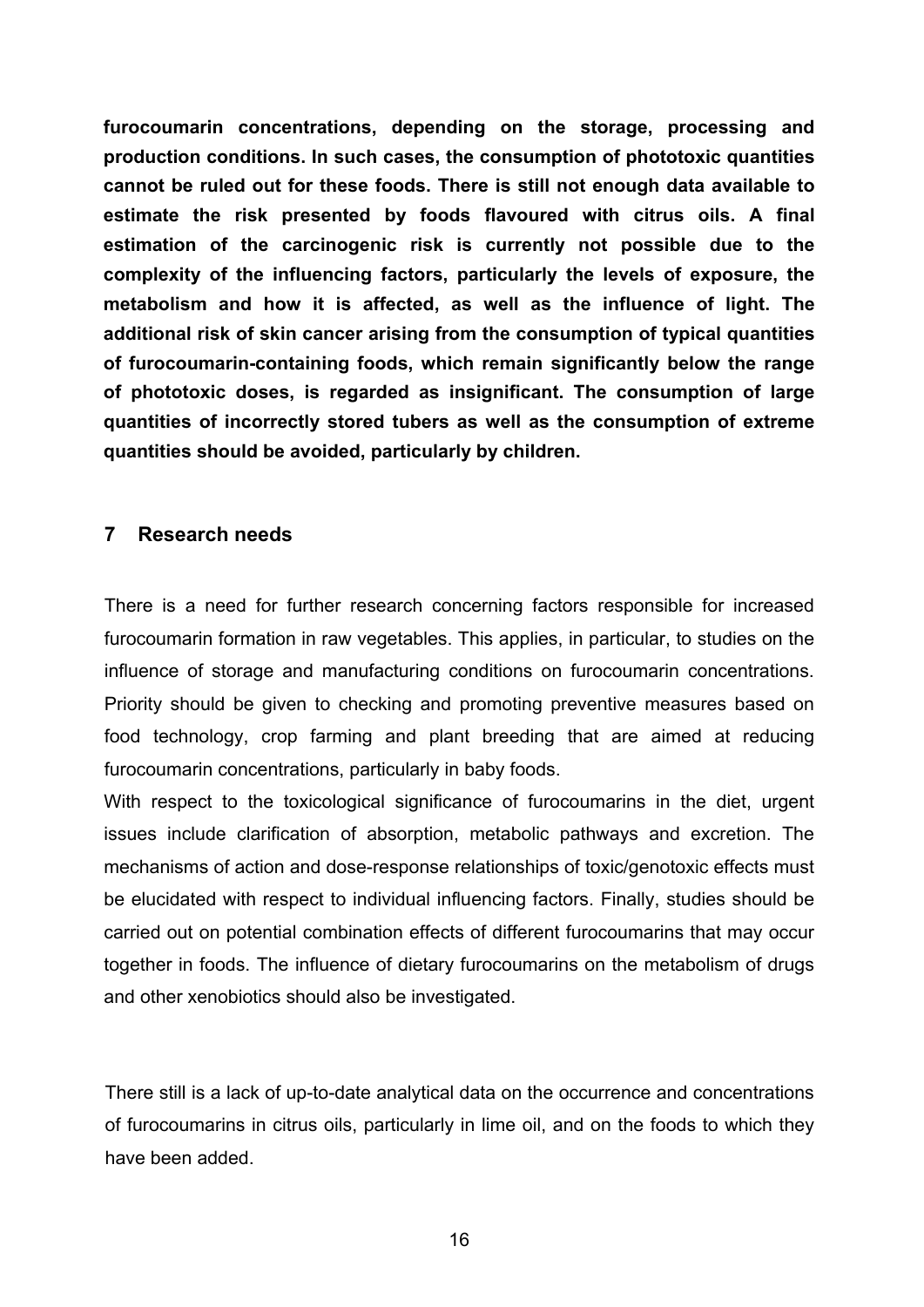#### **8 Literature**

Abel G and Schimmer O (1986) Chromosome-damaging effects of heraclenin in human lymphocytes in vitro. Mutat Res 169, 51-54.

Abel G, Mannschedel A (1987) The clastogenic effect of 5-methoxypsoralene plus UV-A in human lymphocytes in vitro and its modification by the anticlastogenic beta-aminoethylisothiuronium. Hum Genet 76, 181-185.

Abel G, Erdelmeier C, Meier B, Sticher O (1985) Iso-Pimpinellin, ein Furanocumarin aus *Heracleum sphondylium* mit chromosomenschädigender Aktivität. Planta Medica, 250-252.

Apostolou A, Williams RE, Comereski CR (1979) Acute toxicity of micronized 8-methxypsoralen in rodents. Drug Chem Toxicol 2, 309-313.

Artuc M, Stuettgen G, Schalla W, Schaefer H, Gazith J (1979) Reversible binding of 5- and 8 methoxypsoralen to human serum proteins (albumin) and to epidermis in vitro. Br J Dermatol 101, 669- 677.

Ashwood-Smith MJ (1978) Frameshift mutations in bacteria produced in the dark by several furocoumarins; absence of activity of 4,5',8-trimethylpsoralen. Mutat Res 58, 23-27.

Ashwood-Smith MJ, Poulton GA, Barker M, Mildenberger M (1980) 5-Methoxypsoralen, an ingredient in several suntan preparations, has lethal, mutagenic and clastogenic properties. Nature 285, 407-409.

Avalos J, Fontan GP, Rodriguez E (1995) Simultaneous HPLC quantification of two dermatotoxins, 5 methoxypsoralen and falcarinol, in healthy celery. Journal of Liquid Chromatography 18 (19), 2069- 2076.

Averbeck D (1985) Relationship between lesions photoinduced by mono- and bi-functional furocoumarins in DNA and genotoxic effects in diploid yeast. Mutat Res 151, 217-233.

Bailey DG, Malcolm J, Arnold O, Spence JD (1998) Grapefruit juice - drug interactions. Br J Clin Pharmacol 52, 216-217.

Baumann U, Dick R, Zimmerli B (1988) Orientierende Untersuchung zum Vorkommen von Furocumarinen in pflanzlichen Lebensmitteln und Kosmetika. Mitt Gebiete Lebensm Hyg 79, 112-129.

Beier RC, Ivie GW, Oertli EH (1983) Psoralens as phytoalexins in food plants of the family Umbelliferae. In "Xenobiotics in foods and feeds", Finley JW and Schwass DE (eds), ACS Symposium Series 234, 295-310.

Berkley SF, Hightower AW, Beier RC, Fleming DW, Brokopp CD, Ivie GW, Broome CV (1986) Dermatitis in grocery workers associated with high natural concentrations of furocoumarins in celery. Ann Intern Med 105, 351-355.

Bickers DR and Pathak MA (1984) Psoralen Pharmacology: Studies on Metabolism and Enzyme Induction. Natl Cancer Inst monogr 66, 77-84.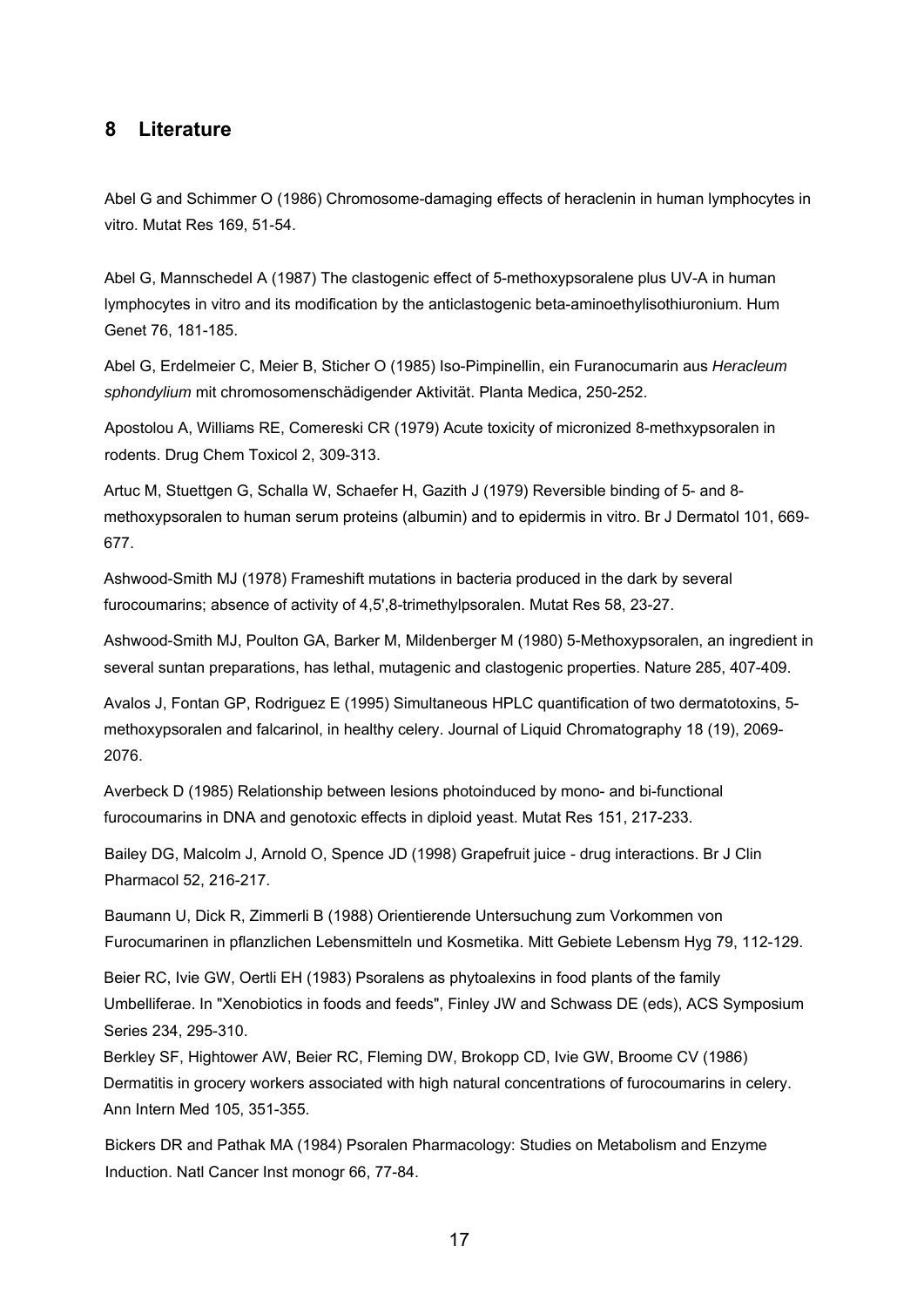Billard V, Gambus PL, Barr J, Minto CF, Corash L, Tessman JW, Stickney JL, Shafer SL (1995) The pharmacokinetics of 8-methoxypsoralen following i.v. administration in humans. Br J Clin Pharmacol 40, 347-360.

Booer M et al. (1970) Pharmacological activity of coumarins isolated from Afraegle paniculata. Ghana J Sci 10 (2), 82.

Brickl R, Schmid J, Koss FW (1984) Pharmacokinetics and pharmacodynamics of psoralens after oral administration: considerations and conclusions. J Natl Cancer Inst Monogr 66, 63-67.

Bridges BA and Mottershead RP (1977) Frameshift mutagenesis in bacteria by 8-methoxypsoralen (methoxalen) in the dark. Mutat Res 44, 305-312.

Bridges BA, Mottershead RP, Arlett CF (1978) 8-Methoxypsoralen as a frameshift mutagen in bacteria and Chinese hamster cells in the dark - implications for genetic risk in man (Abstract no. 25). Mutat Res 53, 156.

Cartwright LE, Walter JF (1983) Psoralen-containing sunscreen is tumorigenic in hairless mice. J Am Acad Dermatol 8, 830-836.

Ceska O, Chaudhary SK, Warrington PJ, Ashwood-Smith MJ (1986a) Furocoumarins in the cultivated carrot, Daucus carota. Phytochemistry 25, 81-83.

Ceska O, Chaudhary SK, Warrington PJ, Poulton GA, Ashwood-Smith MJ (1986b) Naturally occurring crystals of photocarcinogenic furocoumarins on the surface of parsnip roots sold as food. Experientia 42, 1302-1304.

Chandhoke N and Ghatak BJ RA (1975) Pharmacological investigations of angelicin. Tranquillosedative and anticonvulsant agent. Indian J Med Res 63 (6), 833.

Chaudhary SK, Ceska O, Warrington PJ, Ashwood-Smith MJ (1985) Increased furocoumarin content of celery during storage. J Agric Food Chem 33, 1153-1157.

Chemisches und Veterinäruntersuchungsamt Karlsruhe (2004) Bericht zur Untersuchung von Pastinaken-haltiger Babykost auf Furocumarine.

Cieri UR (1969) Characterization of the steam nonvolatile residue of bergamot oil and some other essential oils. J Am Acad Dermatol 8, 830-836.

Clarke CH and Wade MJ (1975) Evidence that caffeine, 8-methoxypsoralen and steroidal diamines are frameshift mutagens for E. coli K-12. Mutat Res 28, 123-125.

COT, Committee on Toxicity of Chemicals in Food, Consumer Products and the Environment (1996) Toxicity, Mutagenicity and Carcinogenicity Report 1996. http://www.archive.officialdocuments.co.uk/document/doh/toxicity/chap-1c.htm

Dall'Aqua F (1977) New chemical aspects of the photoreaction between psoralen and DNA. In: Castellani A (ed), Research in Photobiology, Plenum, New York, 245-255.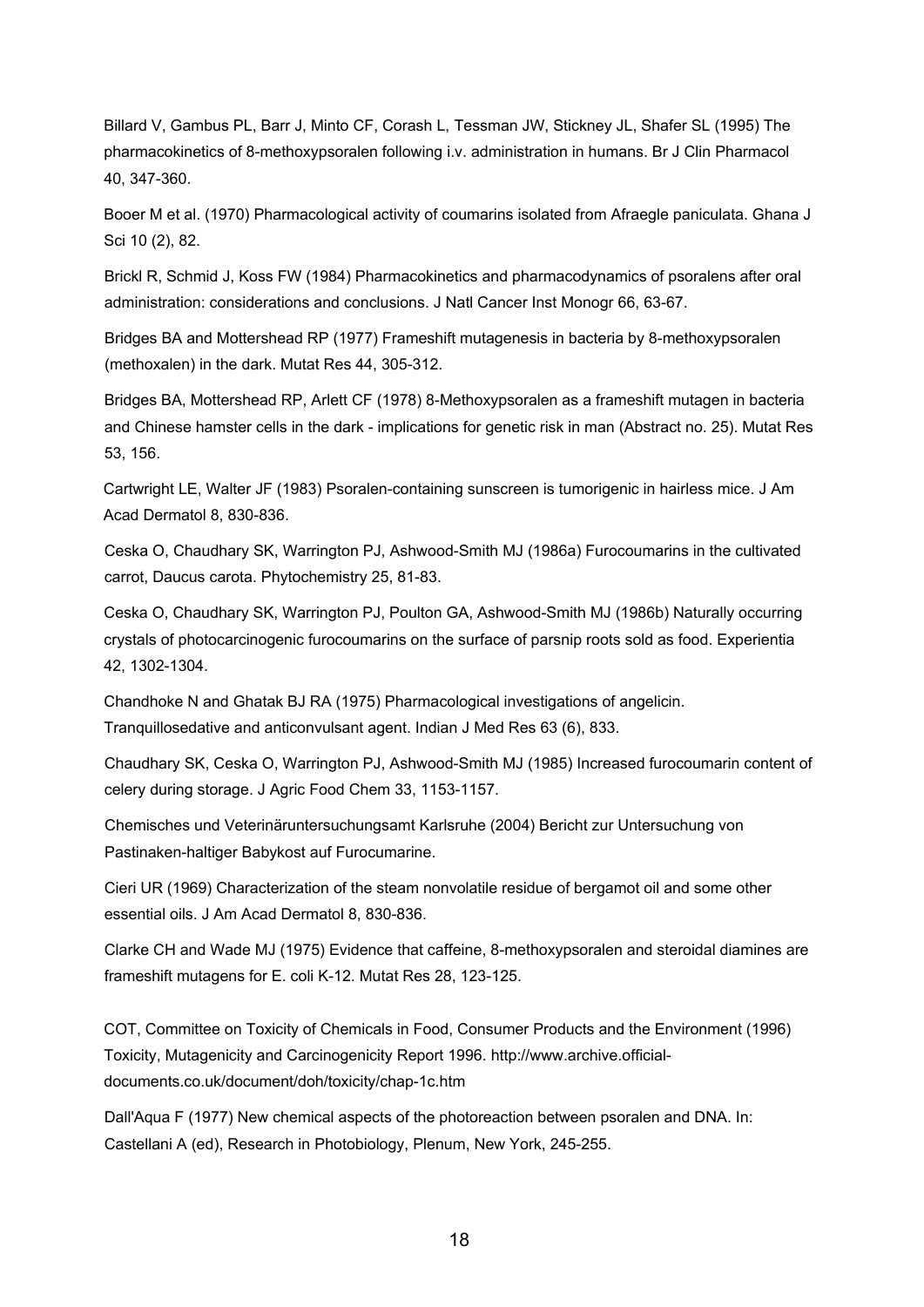Dall'Acqua F, Terbojevich M, Marciani S, Vedaldi D, Recher M (1978) Investigation of the dark interaction between furocoumarins and DNA. Chem-Biol Interact 21, 103-115.

Dall'Acqua F, Vedaldi D, Bordin F, Rodighiero G (1979) New studies on the interaction between 8 methoxypsoralen and DNA in vitro. I Invest Dermatol 73, 191-197.

Dall'Acqua F, Vedaldi D, Caffieri S, Guiotto A, Bordin F, Rodighiero G (1984) Chemical basis of the photosensitizing activity of angelicins. Natl Cancer Inst Monogr 66, 55-60.

Diawara MM, Kulkosky P, Williams DE, McCrory S, Allison TG, Martinez LA (1997a) Mammalian toxicity of 5-methoxypsoralen and 8-methoxypsoralen, two compounds used in skin photochemotherapy. Journal of Natural Toxins 6 (2), 183-192.

Diawara MM, Allison T, Kulkosky P, Williams DE (1997b) Psoralen-induced growth inhibition in Wistar rats. Cancer Letters 114, 159-160.

Diawara MM, Chavez KJ, Hoyer PB, Williams DE, Dorsch J, Kulkosky P, Franklin MR (1999) A novel group of ovarian toxicants: the psoralens. J Biochem Toxicol 13, 195-203.

Diawara MM, Chavez KJ, Simpleman D, Williams DE, Franklin MR, Hoyer PB (2001) The psoralens adversely affect reproductive function in male wistar rats. Reprod Toxicol 15, 137-144.

Dunnick JK, Davis WE, Jorgenson TA, Rosen VJ, McConnell EE (1984) Subchronic toxicity in rats administered oral 8-methoxypsoralen. Natl Cancer Inst Monogr 66, 91-95.

Evans AM (2000) Influence of dietary components on the gastrointestinal metabolism and transport of drugs. Ther Drug Monit 22, 131-136.

Fitzpatrick TB, Pathak MA (1984) Research and development of oral psoralen and longwave radiation photochemotherapy: 2000 B.C. - 1982 A.D. Natl Cancer Inst Monogr 66, 3-11.

Fredericksen S, Nilesen PE, Hoyer PE (1989) Lysosomes: a possible target for psoralen photodamage. J Photochem Photobiol B 3, 437-447.

Furia TE and Bellanca N (1971) Fenaroli's Handbook of Flavor Ingredients, Cleveland, OH, Chemical Rubber Co., pp. 48-49

Gasparro FP, Liao B, Foley PJ, Wang XM, Madison McNiff JM (1990) Psoralen photochemotherapy, clinical efficacy, and photomutagenicity: The role of molecular epidemiology in minimizing risks. Environ Mol Mutagen 31, 105-112.

Grossweiner LI (1984) Mechanisms of photosensitization by furocoumarins. Natl Cancer Inst Monogr 66, 47-54.

Herfst MJ and De Wolff FA (1982) Influence of Food on the Kinetics of 8-Methoxypsoralen in Serum and Suction Blister Fluid in Psoriatic Patients. Eur J Clin Pharmacol 23, 75-80.

Herold H, Berbey B, Angignard D, Le Duc R (1981) Toxicological study of the compound 5 methoxypsoralen (5-MOP). In *Psoralens in Cosmetics and Dermatology* (Cahn J, Forlot P, Grupper C, Maybeck A, Urbach F, eds.) Pergamon Press, New York, pp. 303-309.

IARC (1980) Some pharmaceutical drugs. IARC Monogr Eval Carcinog Risk Chem Hum 24, 101-124.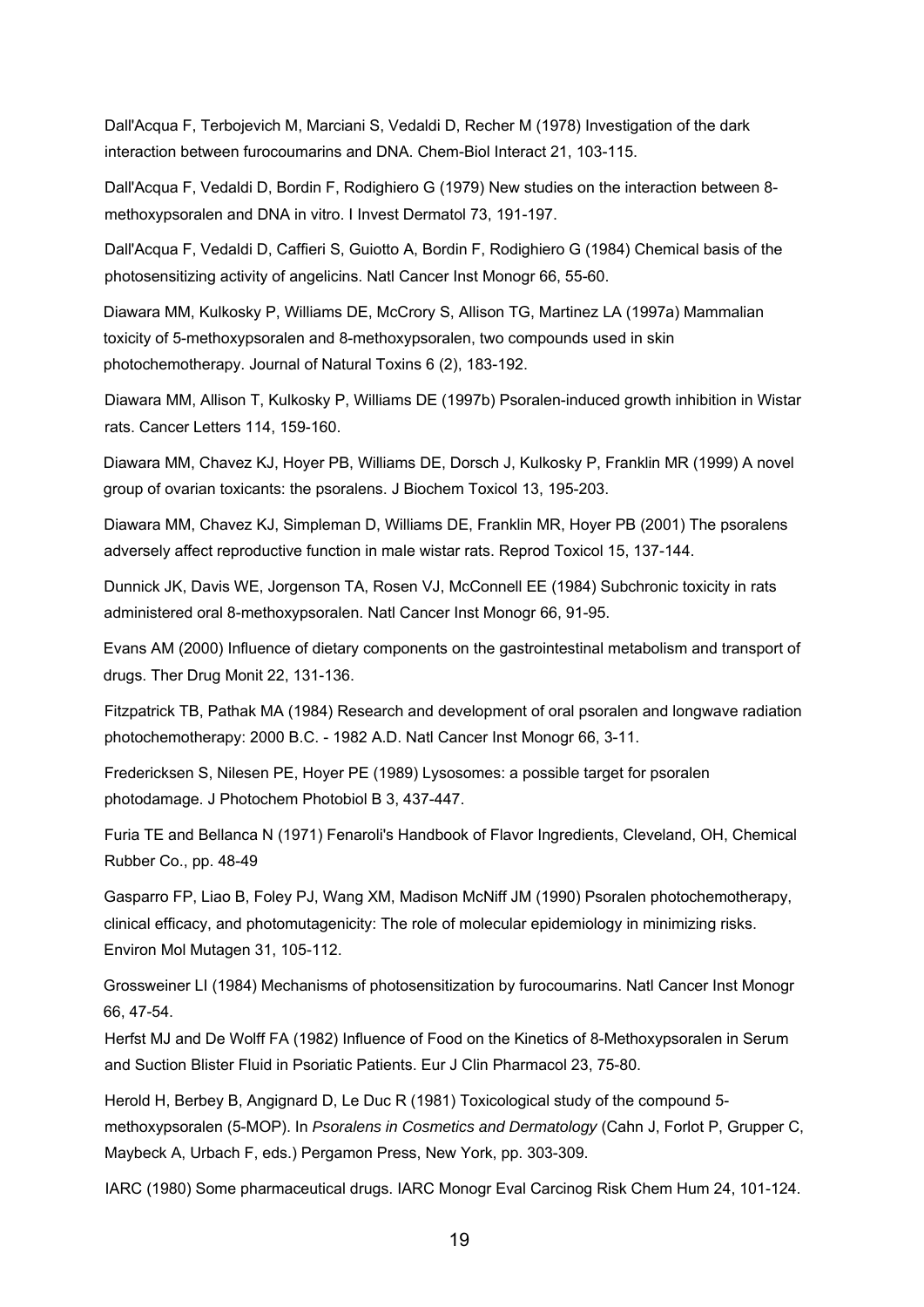IARC (1986) Some naturally occurring and synthetic food components, furocoumarins and ultraviolet radiation. IARC Monogr Eval Carcinog Risk Chem Hum 40, 1-415.

Isaacs ST, Wiesehahn G, Hallick LM (1984) In vitro characterization of the reaction of four psoralen derivatives with DNA. Natl Cancer Inst Monogr 66, 21-30.

Ivie GW, MacGregor JT, Hammock BD (1980) Mutagenicity of psoralen epoxides. Mutation Res 79, 73- 77.

Ivie GW, Holt DL, Ivey MC (1981) Natural toxicants in human foods: psoralens in raw and cooked parsnip root. Science 213, 909-910.

Jakovljevic V, Raskovic A, Popovic M, Sabo J (2002) The effect of celery and parsley juices on pharmacodynamic activity of drugs involving cytochrome P450 in their metabolism. Eur J Drug Metab Pharmacokinet 27, 153-156.

Joshi PC, Pathak MA (1983) Production of singlet oxygen and superoxide radicals by psoralens and their biological significance. Biochem Biophys Res Commun 112, 638-646.

Katz KA, Marcil I, Stern RS (2002) Incidence and risk factors associated with a second squamous cell carcinoma or basal cell carcinoma in psoralen + ultraviolet A light-treated psoriasis patients. Journal of Investigative Dermatology 118 (6), 1038-1043.

Kornhauser A, Wamer WG, Giles AL (1984) Difference in topical and systemic reactivity of psoralens: determination of epidermal and serum levels. Natl Cancer Inst Monogr 66, 97-101.

Labbe G, Descatoire V, Beaune P, Letteron P, Larrey D, Pessayre D (1989) Suicide Inactivation of Cytochrome P-450 by Methoxalen. Evidence for the Covalent Binding of a Reactive Intermediate to the Protein Moiety. Journal of Pharmacology and Experimental Therapeutics 250 (3), 1034-1042.

Ljunggren B (1990) Severe phototoxic burn following celery ingestion. Arch Dermatol 126, 1334-1336.

Loveday KS, Donahue BA (1984) Induction of sister chromatid exchanges and gene mutations in Chinese hamster ovary cells by psoralens. Natl Cancer Inst Monogr 66, 149-155.

MAFF UK (1993) Occurrence of linear furocoumarins in the UK diet. Joint Food Safety and Standards Group, The Surveillance **Information** Sheet. http://archive.food.gov.uk/maff/archive/food/infsheet/1993/no09/09furo.htm.

Mays DC, Hecht SG, Unger SE, Pacula CM, Climie JM, Sharp DE, Gerber N (1987) Disposition of 8 methoxypsoralen in the rat. Drug Metabolism and Disposition 15 (3), 318-328.

Mays DC, Hilliard JB, Wong DD, Gerber N (1989) Activation of 8-methoxypsoralen by cytochrome P-450. Biochemical Pharmacology 38 (10), 1647-1655.

Melo Tde S, Morliere P, Goldstein S, Santus R, Dubertret L, Lagrange D (1984) Binding of 5 methoxypsoralen to human serum low density lipoproteins. Biochem Biophys Res Commun 120, 670- 676.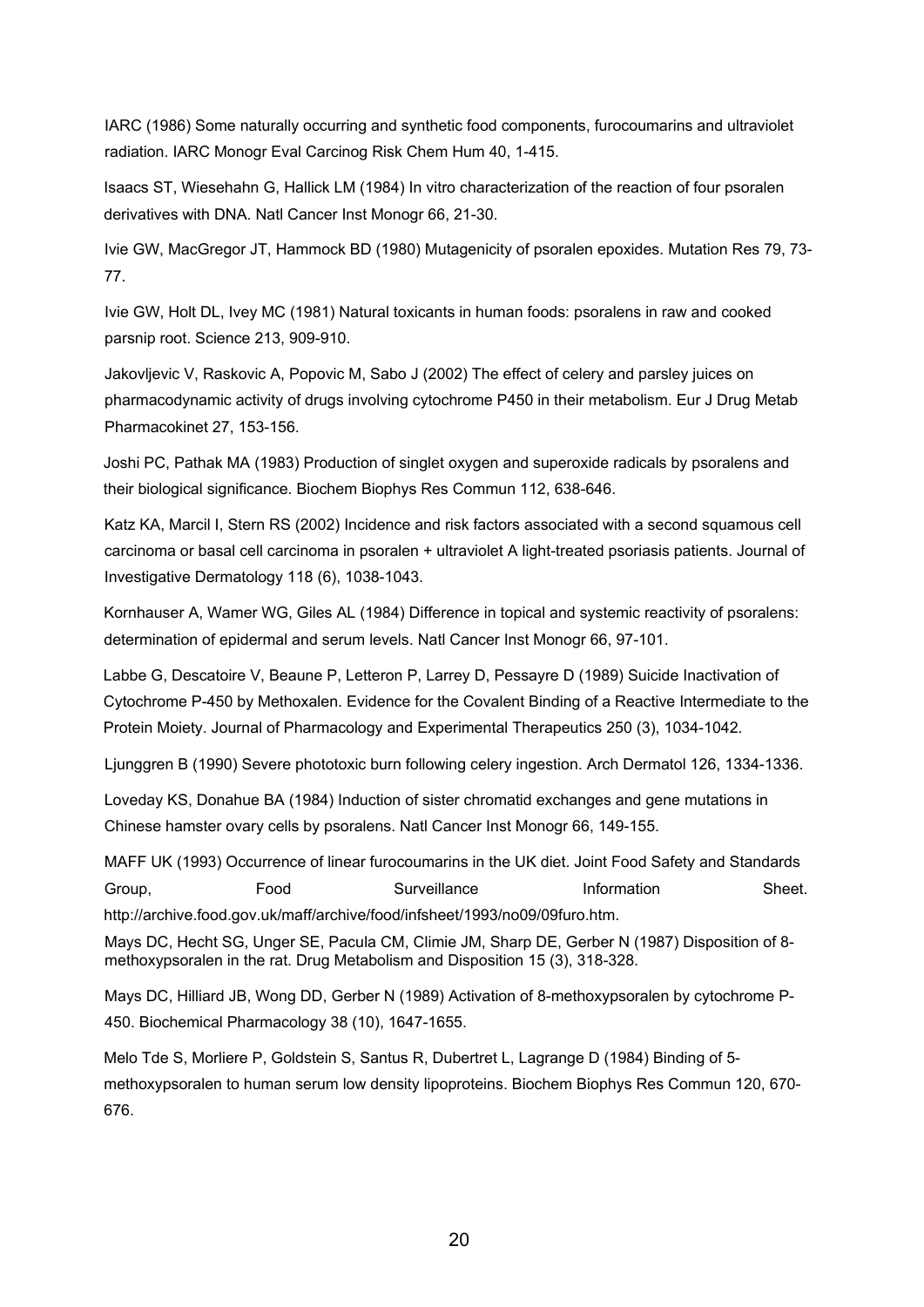Midden WR (1988) Chemical mechanisms of the bioeffects of furocoumarins: the role of reactions with proteins, lipids, and other cellular constituents. In Psoralen-DNA Photobiology (Gasparro FP, ed.) CRC Press, Boca Raton, FL, Vol. 2, pp 1-49.

Monbaliu JP, Belpaire FM, Bracckman RA, Bogaert MG (1988) Pharmacokinetics of 8 methoxypsoralen in the dog. Biopharm Drug Dispos 9, 9-17.

Mongeau R, Brassard R, Cerkauskas R, Chiba M, Lok E, Nera EA, Jee P, McMullen E, Clayson DB (1994) Effect of addition of dried healthy or diseased parsnip root tissue to a modified AIN-76A diet on cell proliferation and histopathology in the liver, oesophagus and forestomach of male Swiss Webster mice. Food Chem Toxicol 32, 265-271.

Musajo L, Rodighiero G (1972) Mode of photosensitizing action of furocoumarins. Photophysiol 7, 115- 147.

Musajo L, Rodighiero G, Breccia A, Dall'Acqua F, Malesani G (1966) The photoreaction between DNA and the skin-photosensitizing furocoumarins studied using labelled bergapten. Experientia 22, 75.

Natarajan AT, Verdegaal-Immerzeel EA, Ashwood-Smith MJ, Poulton GA (1981) Chromosomal damage induced by furocoumarins and UVA in hamster and human cells including cells from patients with ataxia teleangiectasia and xeroderma pigmentosum. Mutat Res 84, 113-124.

Nigg HN, Nordby HE, Beier RC, Dillman A, Macias C, Hansen RC (1993) Phototoxic coumarins in lime. Food Chem Toxicol 31 (5), 331-335.

NTP, National Toxicology Program (1989) NTP technical report on the toxicology and carcinogenesis studies of 8-methoxypsoralen (CAS NO. 298-81-7) in F344/N rats (gavage studies). NIH Publication No. 89-2814. US Department of Health and Human Services, Public Health Service, National Institutes of Health.

Opdyke D (1973) Bergamot oil expressed. Food Cosmet Toxicol 11, 1031-1032.

Ostertag E, Becker T, Ammon J, Bauer-Aymanns H, Schrenk D (2002) Effects of storage conditions on furocoumarin levels in intact, chopped, and homogenized parsnips. J Agr Food Chem 50, 2565-2570.

Papadopoulo D, Averbeck D. (1985) Genotoxic effects and DNA photoadducts induced in Chinese hamster V79 cells by 5-methoxypsoralen and 8-methoxypsoralen. Mutation Research 151, 281-291.

Pathak MA, Fitzpatrick TB, Parrish JA (1977) Pharmacologic and molecular aspects of psoralen photochemotherapy. *In* Psoriasis: Proceedings of the Second International Symposium (Farber EM, Cox AJ, eds). New York: Yorke Medical Books, pp 262-271.

Pool BL, Deutsch-Wenzel RP (1979) Evidence of the mutagenic effect of 5-methoxypsoralen (bergapten). Ärztl Kosmetol 9, 349-355.

Pool BL, Klein R, Deutsch-Wenzel RP (1982) Genotoxicity of 5-methoxypsoralen and near ultraviolet light in repair-deficient strains of Escherichia coli WP2. Food Chem Toxicol 20, 177-181.

Ramaswamy S (1975) Psoralens in foods. Ind Food Packer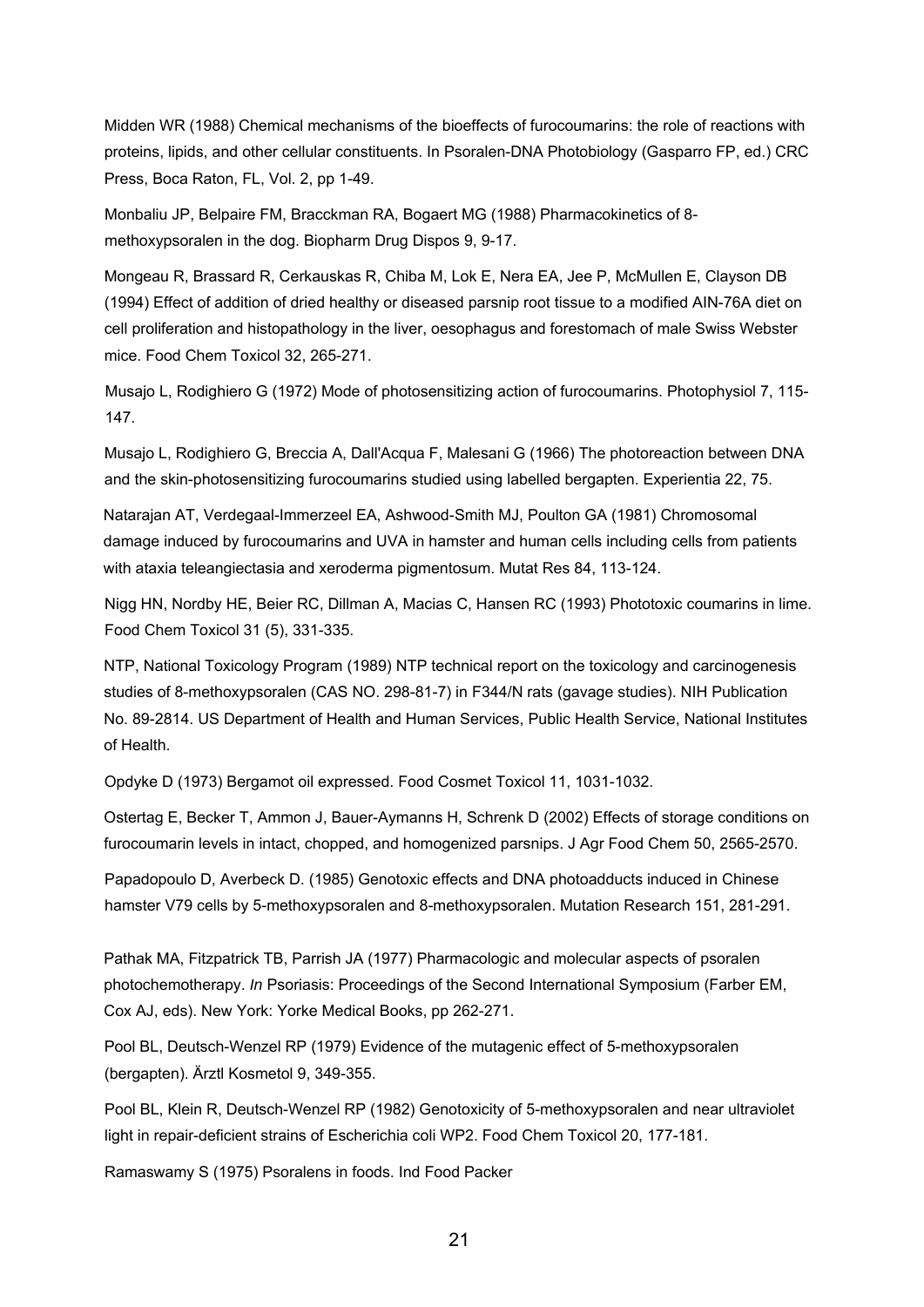Rodighiero G, Musajo L, Dall'Acqua F, Marciani S, Carporale G, Ciavetta L (1970) Mechanism of skin photosensitization by furocoumarins. Photoreactivity of various furocoumarins with native DNA and with ribosomal RNA. Biochim Biophys Acta 217, 40-49.

Rozman T, Leuschner F, Brickl R, Rozman K (1989) Toxicity of 8-methoxypsoralen in cynomolgus monkeys (Macaca fascicularis) Drug Chem Toxicol 12, 21-37.

Schimmer O and Abel G (1986) Mutagenicity of a furocoumarin epoxide, heraclenin, in Chlamydomonas reinhardii. Mutat Res 169, 47-50.

Schlatter J (1988) Die toxikologische Bedeutung von Furocoumarinen in pflanzlichen Lebensmitteln. Mitt Lebensmittelunters Hyg 79, 130-143.

Schlatter J, Zimmerli B, Dick R, Panizzon R, Schlatter C (1991) Dietary intake and risk assessment of phototoxic furocoumarins in humans. Food Chem Toxic 29, 523-530.

Schmid J, Prox A, Reuter A, Zipp H, Koss FW (1980a) The metabolism of 8-methoxypsoralen in man. Eur J Drug Metab Pharmacokinet 5, 81-92.

Schmid J, Prox A, Zipp H, Koss FW (1980b) The use of stable isotopes to prove the saturable firstpass effect of methoxsalen. Biomed Mass Spectrom 7, 560-564.

Sharp DE, Mays DC, Rogers SL, Guiler RC, Hecht S, Gerber N (1984) In vitro metabolism of 8 methoxypsoralen. Proc West Pharmacol Soc27, 255-8.

Shu CK, Waldbrandt JP, Taylor WI (1975) Improved method for bergapten determination by highperformance liquid chromatography. J Chromatogr 106, 271-282.

Stanley WL and Vannier SH (1967) Psoralens and substituted coumarins from expressed oil of lime. Phytochemistry 6, 585-596.

Stern RS, Liebman EJ, Vakeva L (1998) Oral psoralen and ultraviolet-A light (PUVA) treatment of psoriasis and persistent risk of nonmelanoma skin cancer. PUVA follow-up study. J Natl Cancer Inst 90, 1278-1284.

Stern RS et al. (2001) The risk of melanoma in association with long-term exposure to PUVA. J Am Acad Dermatol 44, 755-761.

Stern RS, Bagheri S, Nichols K et al. (2002) The persistent risk of genital tumors among men treated with psoralen plus ultraviolet A (PUVA) for psoriasis. J Am Acad Dermatol 47, 33-39.

Stivala LA, Pizzala R, Rossi R, Melli R, Verri MG, Bianchi L (1995) Photoinduction of micronuclei by 4,4',6-trimethylangelicin and 8-methoxypsoralen in different experimental models. Mutat Res 327, 227- 236.

Tassaneeyakul W, Guo L-Q, Fukuda K, Ohta T, Yamazoe Y (2000) Inhibition selectivity of grapefruit juice components on human cytochrome P450. Arch Biochem Biophys 378, 356-363.

Wagstaff DJ (1991) Dietary exposure to furocoumarins. Regul Toxicol Pharmacol 14, 261-272.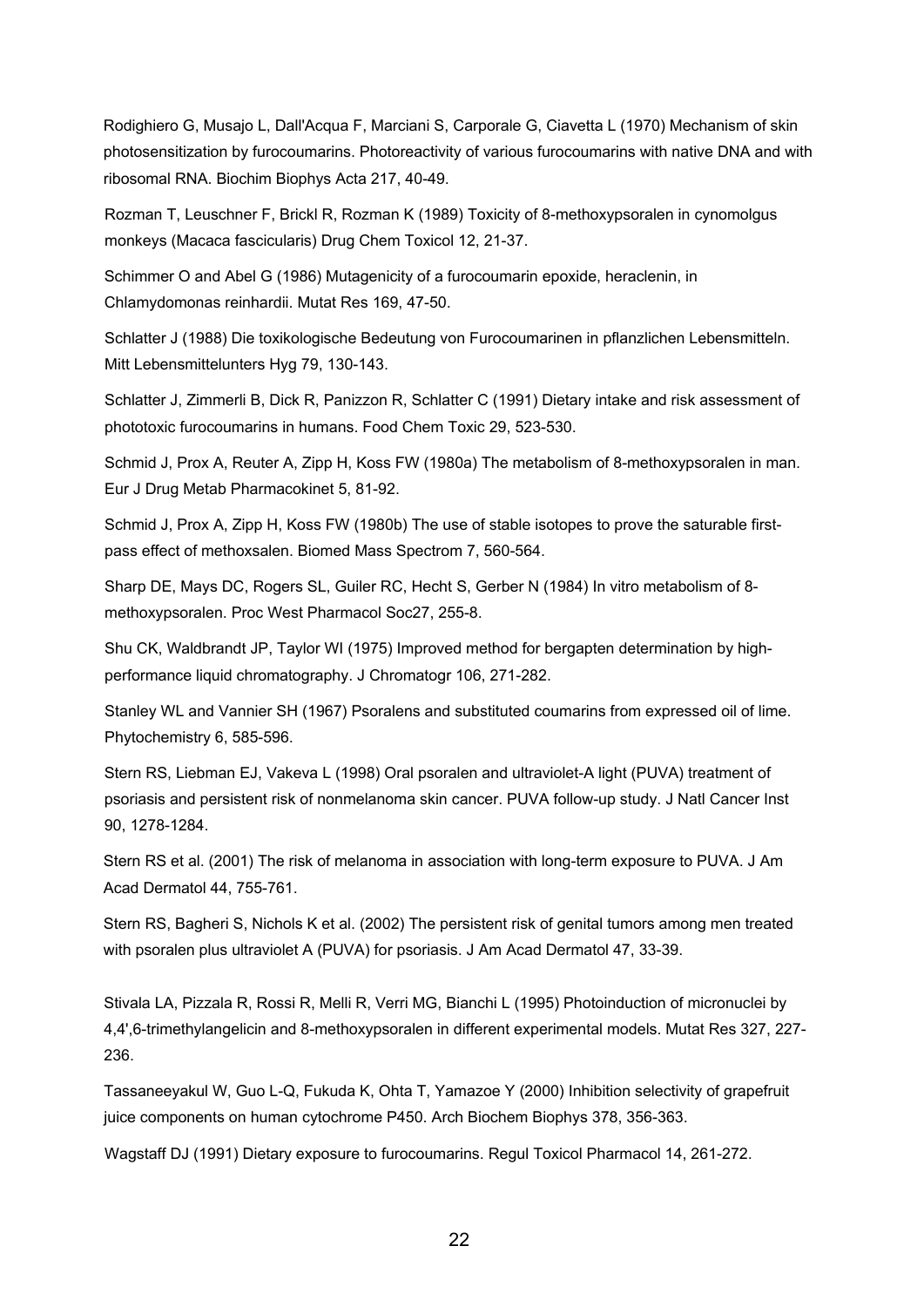Wen YH, Sahi J, Urda E, Kulkarni S, Rose K, Zheng X, Sinclair JF, Cai H, Strom SC, Kostrubsky VE (2002) Effects of bergamottin on human and monkey drug-metabolizing enzymes in primary cultured hepatocytes. Drug Metab Dispos 30 (9), 977-84.

Young AR, Magnus IA, Davies AC, Smith NP (1983) A comparison of the phototumorigenic potential of 8-MOP and 5-MOP in hairless albino mice exposed to solar simulated radiation. Br J Dermatol 108, 507-518.

Zajdela F and Bisagni E (1981) 5-Methoxypsoralen, the melanogenic additive in sun-tan preparations, is tumorigenic in mice exposed to 365 nm UV radiation. Carcinogenesis 2 (2), 121-127.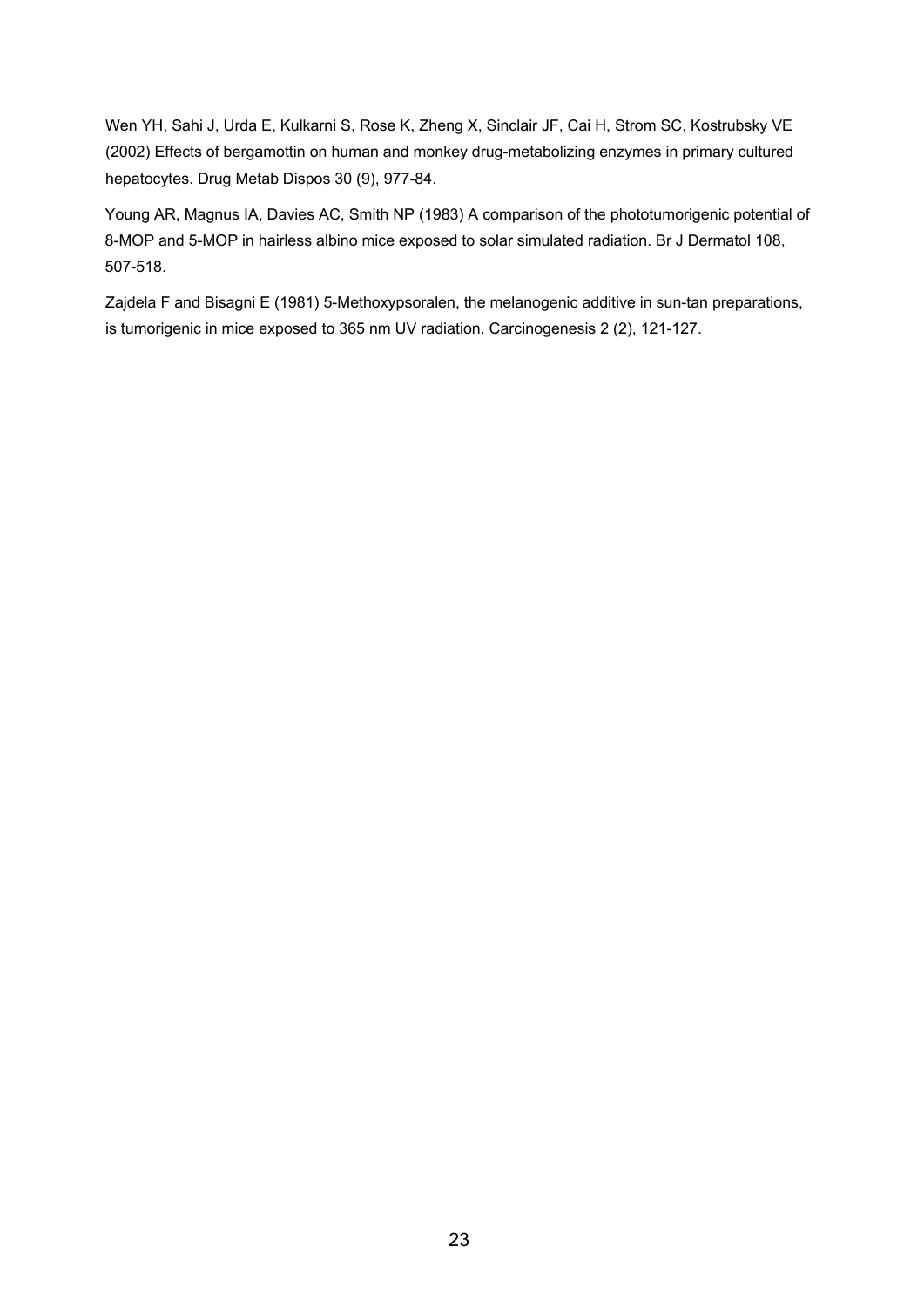## **APPENDIX**

## **Table 1: Examples of psoralen- and angelicin-type furocoumarins**

(Schlatter, 1988; Römpp, 1995)

|                          |                                                | $R_1$                     | R <sub>2</sub>            |
|--------------------------|------------------------------------------------|---------------------------|---------------------------|
| Type of psoralen         | Psoralen (P)                                   | H                         | H                         |
|                          | 5-Methoxypsoralen;<br>Bergapten (5-MOP)        | OCH <sub>3</sub>          | H                         |
|                          | 8-Methoxypsoralen;<br>Xanthotoxin (8-MOP)      | H                         | OCH <sub>3</sub>          |
|                          | Isopimpinellin (IP)                            | OCH <sub>3</sub>          | OCH <sub>3</sub>          |
|                          | Imperatorin (I)                                | $OCH2-CH=C(CH3)2$         | H                         |
|                          | Heraclenin (H)                                 | $OCH2CH-C(CH3)2$          | $\boldsymbol{\mathsf{H}}$ |
|                          | Oxypeucedanin (O)                              | ÇН3<br>CH <sub>3</sub>    | $\boldsymbol{\mathsf{H}}$ |
|                          | Phellopterin (Ph)                              | OCH <sub>3</sub>          | $O-CH2$ -<br>$CH=C(CH3)2$ |
|                          | $6,7'$ -<br>Dihydroxy-<br>bergamottin<br>(DHP) |                           | $\boldsymbol{\mathsf{H}}$ |
|                          | Bergamottin (B)                                | CH <sub>3</sub><br>CH,    | $\boldsymbol{\mathsf{H}}$ |
| <b>Type of angelicin</b> | Angelicin (A)                                  | H                         | Н                         |
| $R_{2}$<br>$R_{1}$       | Pimpinellin (Pi)                               | OCH <sub>3</sub>          | OCH <sub>3</sub>          |
|                          | Isobergapten (IB)                              | $\boldsymbol{\mathsf{H}}$ | OCH <sub>3</sub>          |
|                          | Sphondin (S)                                   | OCH <sub>3</sub>          | H                         |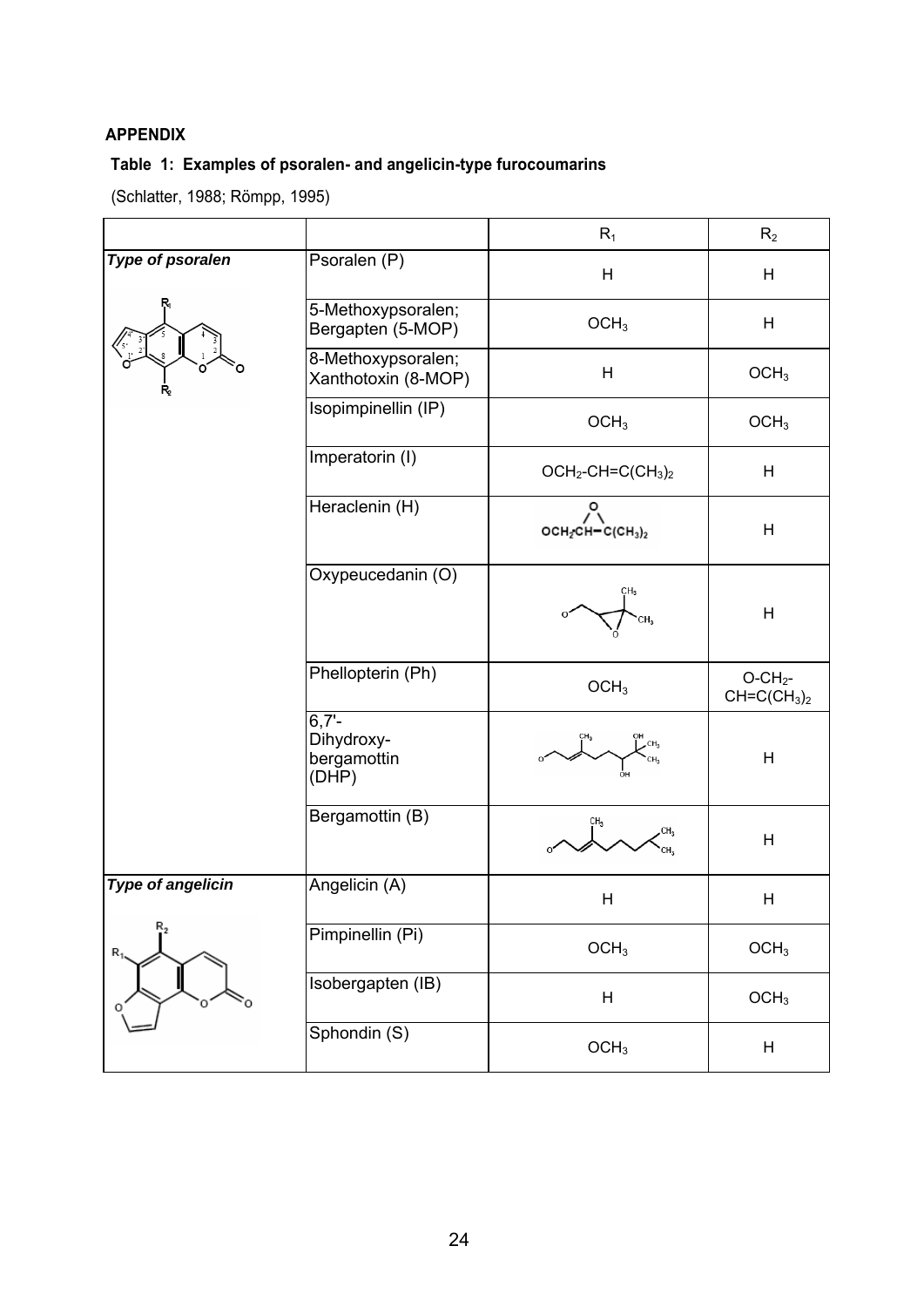| Type of food                    | <b>Furocoumarin</b><br>concentration<br>[mg/kg] | Analyzed<br>furocoumarins | <b>References</b>      |
|---------------------------------|-------------------------------------------------|---------------------------|------------------------|
| Celery, freshly<br>harvested    | up to $1.3$                                     | P, IP, 5-MOP, 8-MOP       | Beier et al., 1983     |
|                                 | 1.8                                             | P, 5-MOP, 8-MOP           | Chaudhary et al., 1985 |
| Celery, retail                  | up to 25.2                                      | P, 5-MOP, 8-MOP           | Baumann et al., 1988   |
|                                 | $0.08 - 0.24$                                   | 5-MOP                     | Avalos et al., 1995    |
|                                 | $0.9 - 8$                                       | P, 5-MOP, 8-MOP           | MAFF UK, 1993          |
| Celery, intentionally           |                                                 |                           |                        |
| infected with<br>microorganisms | 43.8                                            | P, 5-MOP, 8-MOP           | Chaudhary et al., 1985 |
| Celery salad                    | $0.3 - 0.7$                                     | P, 5-MOP, 8-MOP           | Baumann et al., 1988   |
| .                               | .                                               |                           |                        |

# **Table 2: Examples of furocoumarin concentrations in foods**

|                                 | ບ.ບ - ບ       | ורטוויוס , ורטוויוס , ו | 1                               |
|---------------------------------|---------------|-------------------------|---------------------------------|
| Celery, intentionally           |               |                         |                                 |
| infected with<br>microorganisms | 43.8          | P, 5-MOP, 8-MOP         | Chaudhary et al., 1985          |
| Celery salad                    | $0.3 - 0.7$   | P, 5-MOP, 8-MOP         | Baumann et al., 1988            |
| Celery juice                    | $0.9 - 2.2$   | P, 5-MOP, 8-MOP         | Baumann et al., 1988            |
| Parsnips,                       | $1 - 2.5$     | P, A, IP, 5-MOP, 8-MOP  | Ostertag et al., 2002           |
| freshly harvested               | 3.3           | P, A, IP, 5-MOP, 8-MOP  | Mongeau et al., 1994;           |
| Parsnips,                       | up to 49      | P, A, IP, 5-MOP, 8-MOP  | Ostertag et al., 2002           |
| retail                          | 43 (edible    | P, A, 5-MOP, 8-MOP      | Baumann et al., 1988            |
|                                 | parts)        |                         |                                 |
|                                 | $20 - 48$     | P, 5-MOP, 8-MOP         | <b>MAFF UK, 1993</b>            |
| Parsnips,                       | up to 570     | P, A, IP, 5-MOP, 8-MOP  | Ostertag et al., 2002           |
| infected with<br>microorganisms | up to 400     | P, A, IP, 5-MOP, 8-MOP  | Mongeau et al., 1994            |
| Baby food,                      | $0.06 - 0.41$ | P, A, IP, 5-MOP, 8-MOP  | Ostertag et al., 2002           |
| glass jars containing           | $0 - 12.6$    | P, A, IP, 5-MOP, 8-MOP  | <b>Chemisches &amp; Veteri-</b> |
| parsnips                        |               |                         | näruntersuchungsamt             |
|                                 |               |                         | Karlsruhe, 2004                 |
| Industrial products             | $0.04 - 8$    | P, 5-MOP, 8-MOP         | <b>MAFF UK, 1993</b>            |
| e.g. soups, purées              |               |                         |                                 |
| Parsley                         | $11.4 - 14.6$ | P, 5-MOP, 8-MOP         | Baumann et al, 1988             |
| (flat and curly leafed)         |               | (A: nn)                 |                                 |
|                                 | 38            | P, 5-MOP, 8-MOP         | <b>MAFF UK, 1993</b>            |
|                                 |               |                         |                                 |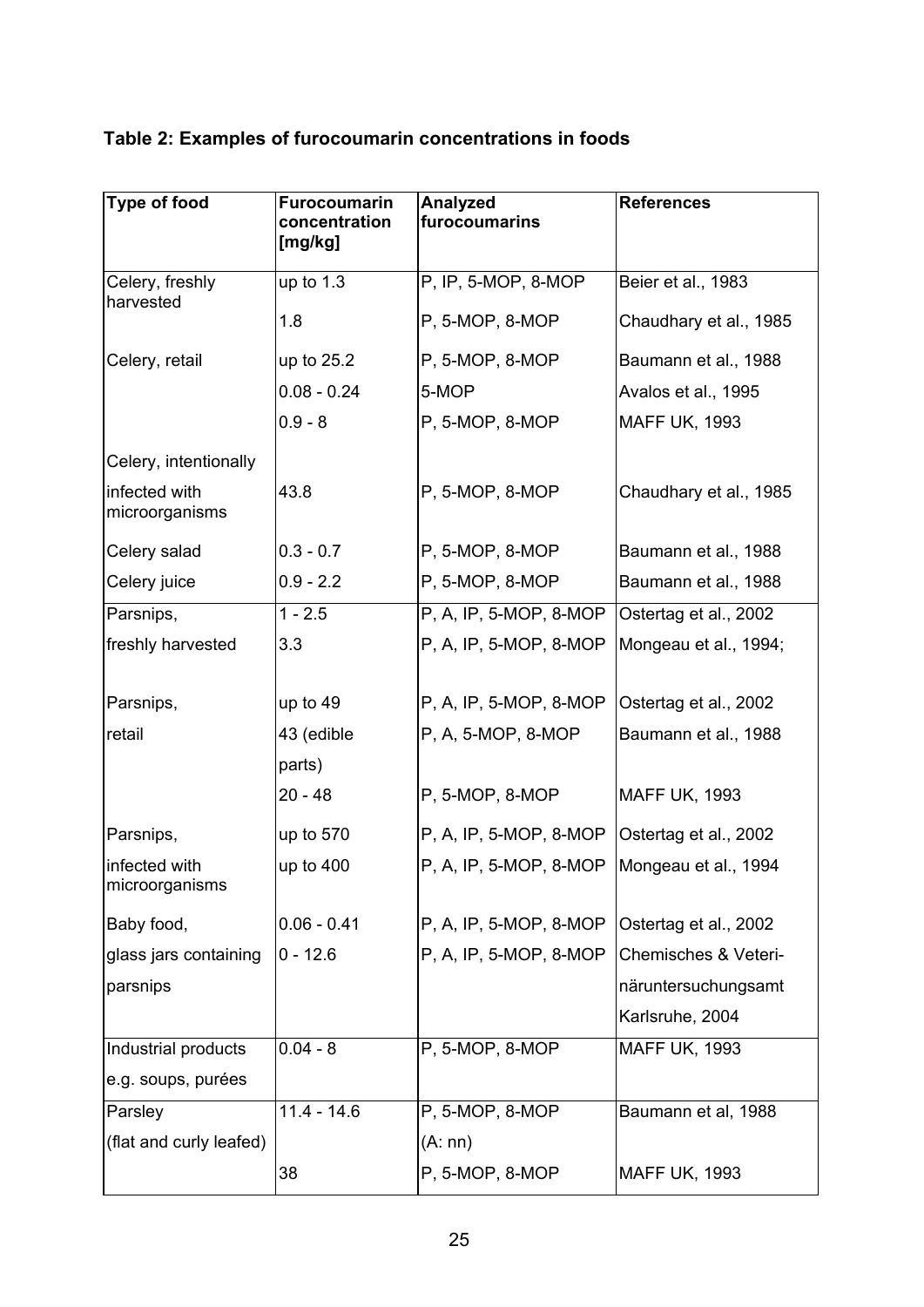| Parsley roots                   | 1.3         | 5-MOP, 8-MOP (P, A:<br>nn)              | Baumann et al, 1988           |
|---------------------------------|-------------|-----------------------------------------|-------------------------------|
| Carrots                         | 0.02        | 5-MOP, 8-MOP                            | Ceska et al., 1986a           |
| Seville oranges<br>(flesh)      | 13          | P, 5-MOP, 8-MOP                         | <b>MAFF UK, 1993</b>          |
| Limes (Persian<br>variety)      |             |                                         | Nigg et al., 1993             |
| Peel                            | 502         | P, 5-MOP, 8-MOP, IP, L                  |                               |
| Flesh                           | 6           | P,5-MOP, 8-MOP, IP, L                   |                               |
| Limes (West-<br>Indian variety) |             |                                         | Nigg et al., 1993             |
| Peel                            | 334         | 5-MOP, IP, L (P, 8-<br>MOP: nn)         |                               |
| Flesh                           | 5           | 5-MOP, IP, L (P, 8-<br>MOP: nn)         |                               |
| Orange marmalade                |             |                                         |                               |
| (Seville oranges)               | 2           | P, 5-MOP, 8-MOP                         | <b>MAFF UK, 1993</b>          |
| Lime marmalade                  | 5           | P, 5-MOP, 8-MOP                         | <b>MAFF UK, 1993</b>          |
| Grapefruit juice                | $2 - 10$    | <b>DHP</b>                              | Tassaneeyakul et al.,<br>2000 |
| Lemon oil                       | 33          | 5-MOP                                   | Shu et al., 1975              |
| Lime oil                        | 46 700      | B, I, II, IP, Ph, O,<br>CAS 69239-53-8, | Stanley and Vannier,<br>1967  |
|                                 |             | CAS 71612-25-4                          |                               |
|                                 | 1700 -3300  | 5-MOP                                   | Cieri, 1969                   |
| Grapefruit oil                  | 120         | 5-MOP                                   | Shu et al., 1975              |
| Bergamot oil                    | up to 3900  | 5-MOP                                   | Opdyke, 1973                  |
|                                 | 3 000-3 600 | 5-MOP                                   | Cieri, 1969                   |

A = angelicin, B = bergamottin, DHP= 6',7'-dihydroxybergamottin, I = imperatorin, II = isoimperatorin, IP = isopimpinellin, L = limettin, 5-MOP = bergapten, 8-MOP = xanthotoxin, P = psoralen, Ph = phellopterin, O = oxypeucedanin hydrate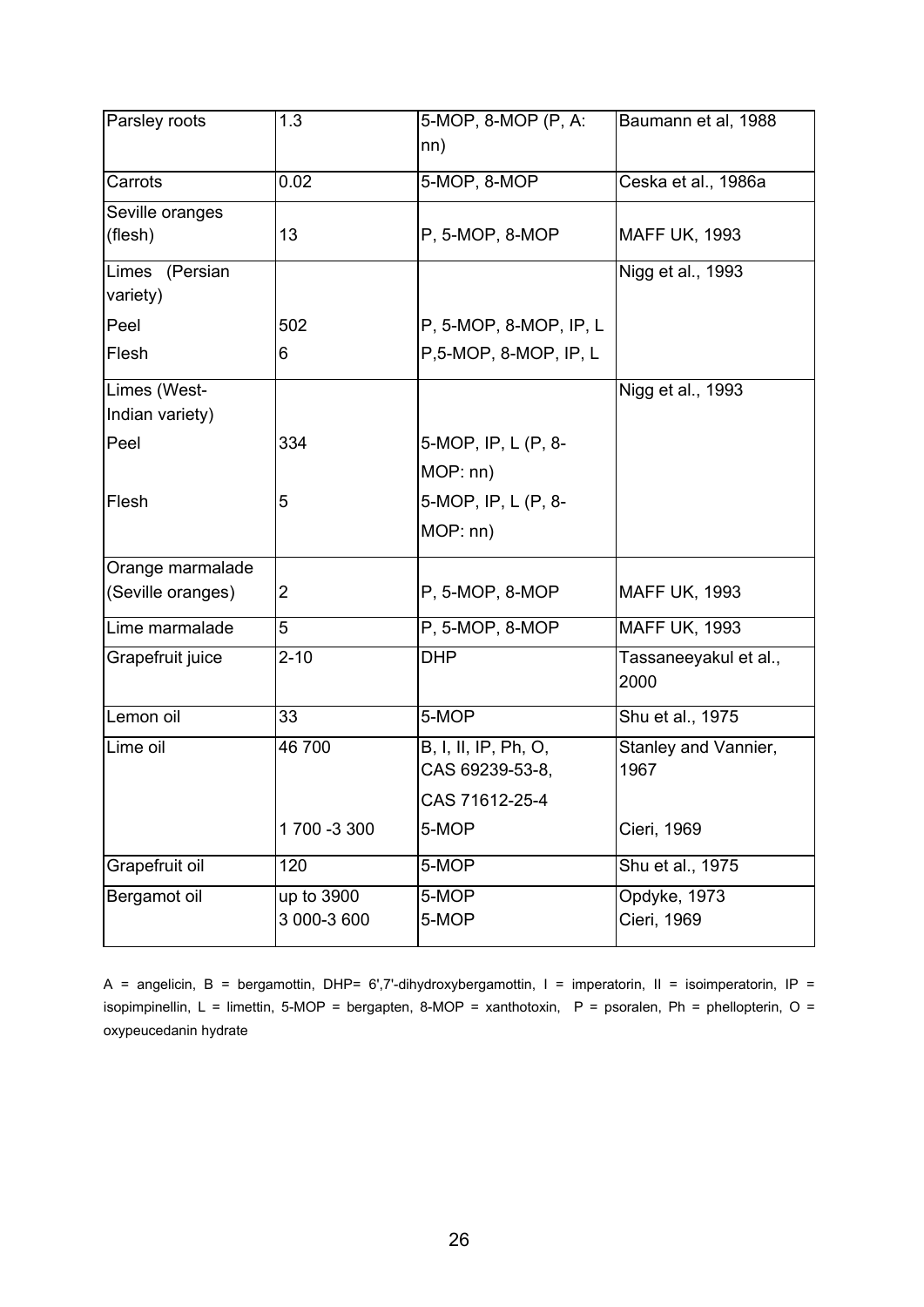## APPENDIX

#### **Table 3**

#### **Proposed exposure estimate**

The exposure was estimated according to the following suppositions:

- the average furocoumarin concentrations in foods [µg/g] given in Table 2
- the average consumed quantities for all age groups, consisting of men and women, as well as the maximum quantity consumed by one age group (95th percentile) is given by *<sup>1</sup>*
- citrus fruits, citrus juices and food flavoured with citrus oils contain 0.25 % citrus oils (based on Wagstaff, 1991).

|                     | Foodstuff <sup>1</sup>                       | <b>Average consumption</b><br>of all age groups <sup>1</sup><br>[g/day] | <b>Average maximum</b><br>consumption<br>[g/day] $^2$ | Average<br>furocoumarin<br>concentration (from<br>Tab. 2) [µg/kg] | Average/maximum<br>furocoumarin intake <sup>3</sup><br>[µg/person/day] |
|---------------------|----------------------------------------------|-------------------------------------------------------------------------|-------------------------------------------------------|-------------------------------------------------------------------|------------------------------------------------------------------------|
|                     | <b>Carrots</b>                               | 7.9                                                                     | 40.8                                                  | 0.02                                                              | 0.8<br>0.2/                                                            |
|                     | Misc. fresh vegetables<br>of which acc. to 4 | 9.95                                                                    | 57.75                                                 |                                                                   |                                                                        |
|                     | parsley                                      | 1.31                                                                    |                                                       | 13                                                                | 17                                                                     |
|                     | celery                                       | 0.41                                                                    |                                                       | 17                                                                |                                                                        |
|                     | parsnips                                     | 0.1                                                                     |                                                       | 58                                                                | 6                                                                      |
|                     | <b>Frozen vegetables</b>                     | 3.8                                                                     | 33.9                                                  |                                                                   |                                                                        |
|                     | of which 20% estimated<br>to be carrots      | 0.76                                                                    | 6.78                                                  | 0.02                                                              | 0.02/0.1                                                               |
|                     | Vegetable conserves<br>of which 20%          | 14.6                                                                    | 63,5                                                  |                                                                   |                                                                        |
| Non-flavoured foods | estimated to be<br>carrots                   | 2.92                                                                    | 12.7                                                  | 0.02                                                              | 0.06/0.3                                                               |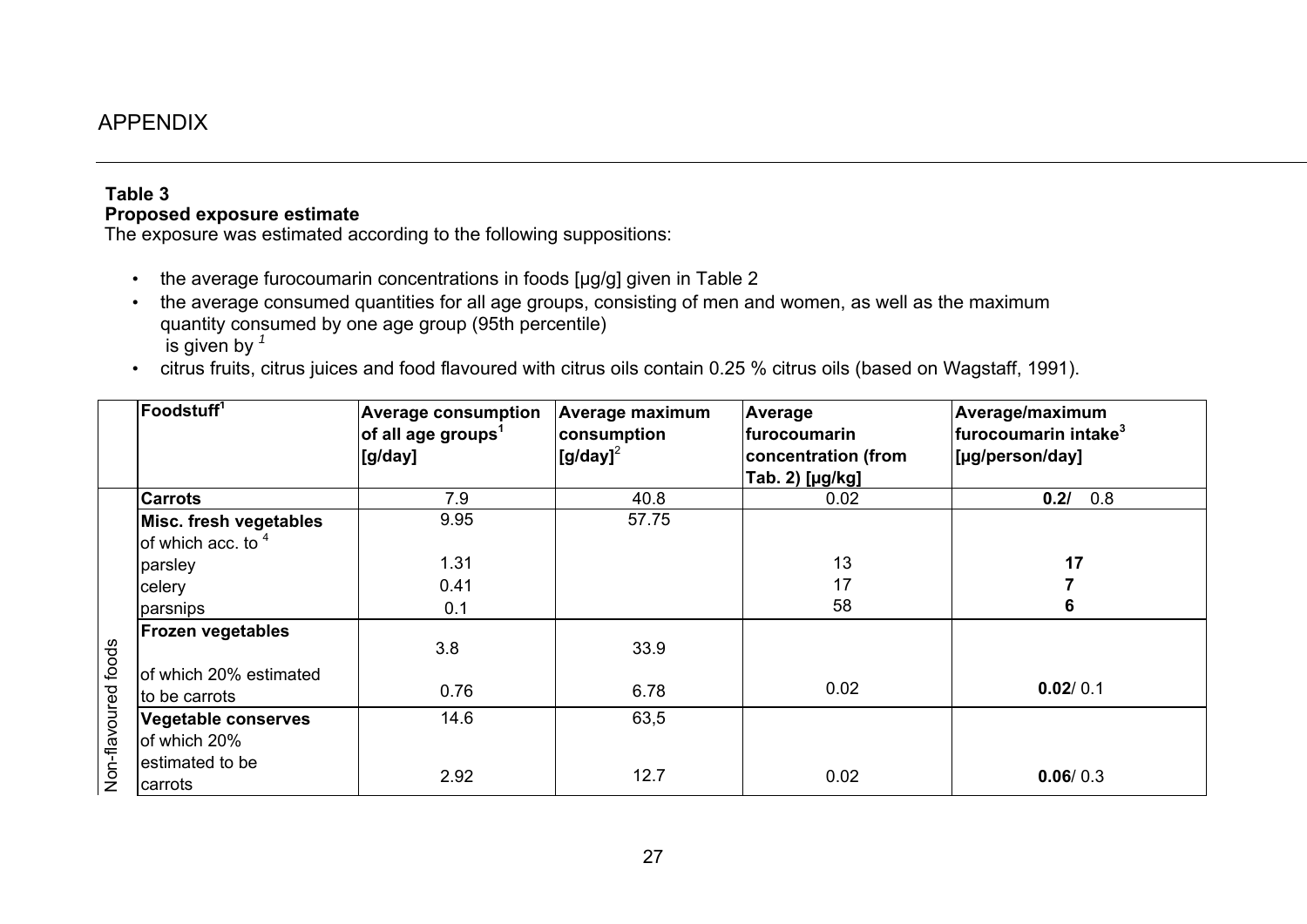| <b>Oranges</b>                                                             | 13.25            | 96.0    |                  |                 |
|----------------------------------------------------------------------------|------------------|---------|------------------|-----------------|
| of which <sup>6</sup> 0.25%                                                | 0.03             | 0.24    | 0.5 <sup>5</sup> | 0.02/0.1        |
| orange oil                                                                 |                  |         |                  |                 |
| Misc. citrus fruits                                                        | $\overline{7.5}$ | 50.4    |                  |                 |
| estimated to contain:                                                      |                  |         |                  |                 |
| 1% limes with                                                              | 0.07             | 0.5     |                  |                 |
| 0.25% lime oil                                                             | 0.000175         | 0.00125 | 46 700           | 8/58            |
| 30% lemons with                                                            | 2.24             | 15.1    |                  |                 |
| 0.25% lemon oil                                                            | 0.0056           | 0.03775 | 33               | 0.2/1.3         |
| 20% grapefruit with                                                        | 1.49             | 10.1    |                  |                 |
| 0.25% grapefruit oil                                                       | 0.003725         | 0.025   | 120              | 0.5/3           |
| Fruit/vegetable juices                                                     | 80.5             | 521.5   |                  |                 |
| estimated to contain:                                                      |                  |         |                  |                 |
| 10% grapefruit juice with                                                  | 8.05             | 52.2    |                  |                 |
| 0.25 % grapefruit oil                                                      | 0.02             | 0.13    | 120              | 2/<br>16        |
| 60 % orange juice with                                                     | 48.6             | 312     |                  |                 |
| 0.25 % orange oil                                                          | 0.12             | 0.78    | 0.5              | 0.06/0.4        |
| sum of dietary furocoumarin intake via non-flavoured foods [µg/person/day] |                  |         |                  | 41/110          |
| <b>Miscellaneous</b><br>confectionary                                      | 2.5              | 29.05   |                  |                 |
| (minus ice-cream,                                                          |                  |         |                  |                 |
| honey, chocolate)                                                          |                  |         |                  |                 |
| estimated to contain:                                                      |                  |         |                  |                 |
| 0.25 % citrus oils with                                                    | 0.006            | 0.07    |                  |                 |
| 1% lime oil                                                                | 0.0006           | 0.007   | 46 700           | 28/330          |
| 1 % bergamot oil                                                           | 0.0006           | 0.007   | 3 9 0 0          | 2/27            |
| 98 % lemon oil                                                             | 0.0058           | 0.0686  | 33               | 0.2/2           |
|                                                                            |                  |         |                  |                 |
|                                                                            |                  |         |                  | $\Sigma$ 30/360 |
| <b>Caffeine-containing</b>                                                 | 48.9             | 490.85  |                  |                 |
| soft drinks                                                                |                  |         |                  |                 |
| estimated to contain:                                                      |                  |         |                  |                 |

 $\mathbf{r}$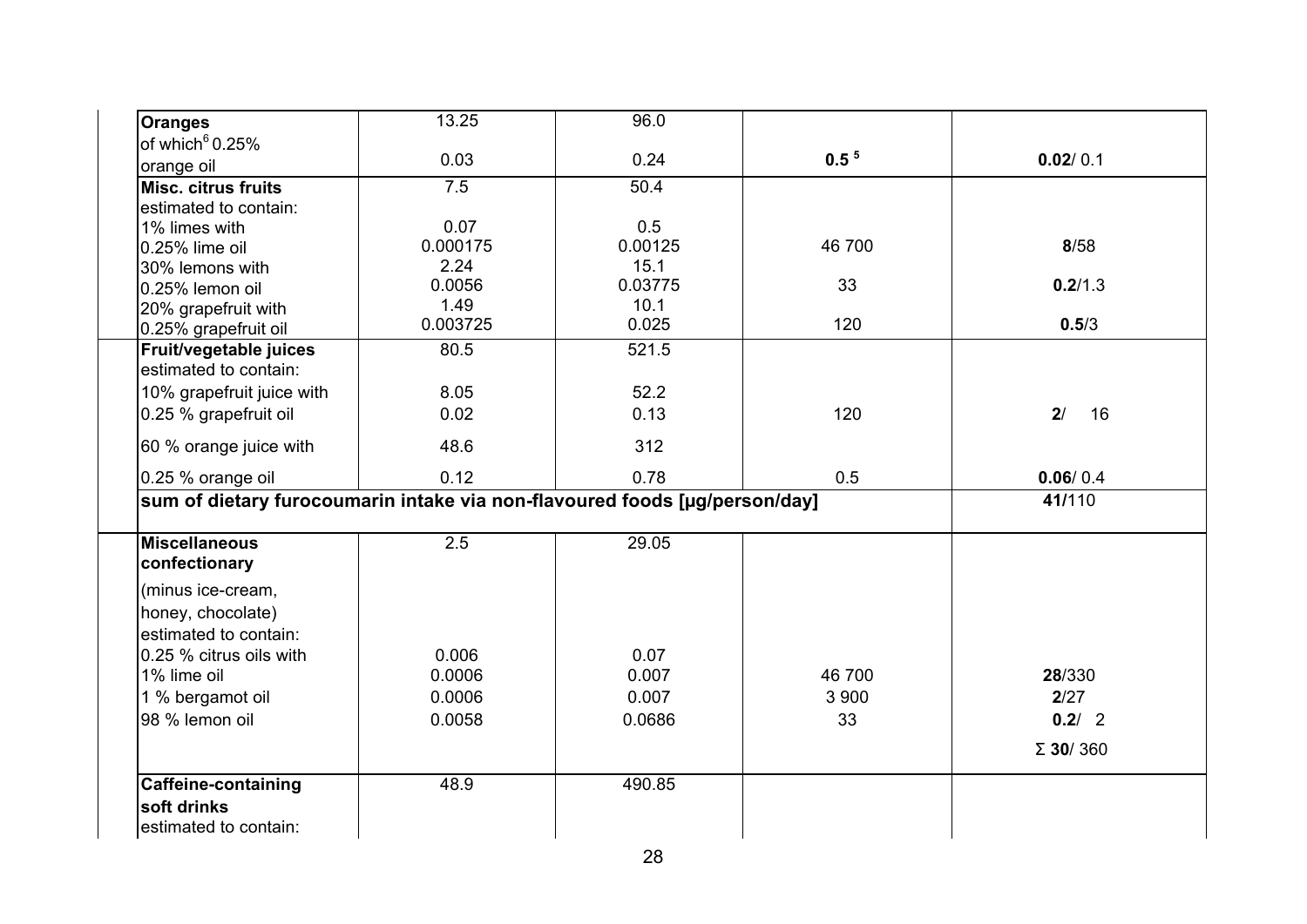| $\vert$ 0.25 % citrus oils with                                                                     | 0.12   | 1.23   |         |                       |
|-----------------------------------------------------------------------------------------------------|--------|--------|---------|-----------------------|
| 10% lime oil                                                                                        | 0.012  | 0.123  | 46 700  | 560 / 5740            |
| 87 % lemon oil                                                                                      | 0.104  | 1.07   | 33      | 3/35                  |
| 3 % bergamot oil                                                                                    | 0.004  | 0.04   | 3 9 0 0 | 16/156                |
|                                                                                                     |        |        |         | $\Sigma$ 579/<br>5930 |
| Misc.                                                                                               | 60.45  | 569.9  |         |                       |
| soft drinks                                                                                         |        |        |         |                       |
| estimated to contain:                                                                               |        |        |         |                       |
| 0.25 % citrus oils with                                                                             | 0.15   | 1.42   |         |                       |
| 10% lime oil                                                                                        | 0.015  | 0.142  | 46 700  | 700/6631              |
| 87 % lemon oil                                                                                      | 0.13   | 1.24   | 33      | 4/41                  |
| 3 % bergamot oil                                                                                    | 0.005  | 0.04   | 3 9 0 0 | 20/156                |
|                                                                                                     |        |        |         | 724/6830<br>Σ         |
| Bakery products/pastries:<br>estimated to contain:                                                  | 55.8   | 183.3  |         |                       |
| 0.25 % citrus oils                                                                                  | 0.14   | 0.46   |         |                       |
| 1% lime oil                                                                                         | 0.0014 | 0.0046 | 46 700  | 65/215                |
| 1 % bergamot oil                                                                                    | 0.0014 | 0.0046 | 3 9 0 0 | 5/<br>15              |
| 98 % lemon oil                                                                                      | 0.137  | 0.45   | 33      | 18<br>6/              |
|                                                                                                     |        |        |         | Σ<br>76/248           |
| Sum of dietary furocoumarin intake via flavoured foods [µg/person/day]                              |        |        |         | 1409/13 370           |
| Overall sum of dietary furocoumarin intake via flavoured and non-flavoured foods<br>[µg/person/day] |        |        |         | 1 450 / 13 500        |

1 Classification of the foodstuffs according to the literature: Standards zur Expositionsabschätzung, Arbeitsgemeinschaft der leitenden Medizinalbeamtinnen und -beamten der Länder, published by: Behörde für Arbeit, Gesundheit und Soziales, Hamburg (1995), Pages 94-95, 98- 99. The data was acquired for the study without differentiation between vegetarians and non-vegetarians

 $2$  95th percentile